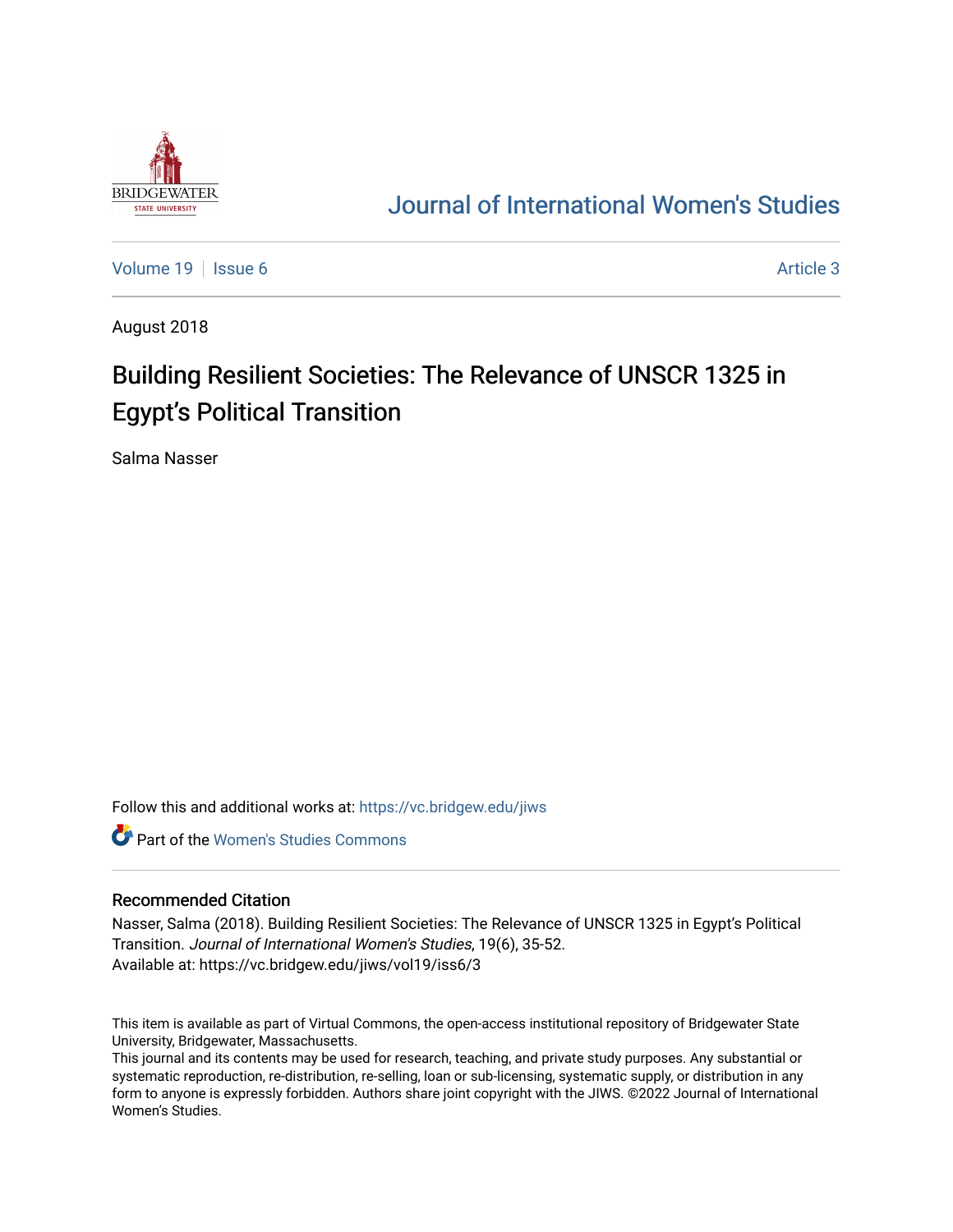#### Nasser: Relevance of UNSCR 1325 in Egypt's Political Transition

This journal and its contents may be used for research, teaching and private study purposes. Any substantial or systematic reproduction, re-distribution, re-selling, loan or sub-licensing, systematic supply or distribution in any form to anyone is expressly forbidden. ©2018 Journal of International Women's Studies.

#### **Building Resilient Societies: The Relevance of UNSCR 1325 in Egypt's Political Transition**

By Salma Nasser<sup>[1](#page-1-0)</sup>

#### **Abstract**

United Nations Security Council Resolution 1325 and 1820 and the more recent 1888, 1889, 1960, 2106, 2122 and 2242 reflect a rights-based approach to human security with a focus on the prevention of violence against women and girls and fostering their active and meaningful participation in public life in conflict and post conflict contexts. This is a particularly important framework in the African context where, over the past 5 years alone, conflict has plagued over 18 countries and has had devastating socio-economic impacts on women and led to the weakening of justice systems and social norms, which at the best of times secure minimum protection for women. In 2011 the North of the continent boiled over with political unrest which culminated with civil war in some countries. A notable phenomenon is that even in countries that escaped the predicament of armed conflict, women were subject to many of the same threats. As such, while UNSCR 1325 addresses the protection of women in times of armed conflict and peace building, provisions are still relevant in cases of political transition such as that of Egypt where there have been serious challenges to security, justice and accountability. The institutional framework in place for protecting women in conflict calls for their integration into the ensuing decision making process and inclusive dialogue is the only way to develop resilient and effective institutions for societies in transition. This paper will present a case study of lessons that could be learnt from UNSCR 1325 in terms of protecting women and girls from violence; ensuring the mainstreaming of gender perspectives in national policies; and increasing the participation of women in decisionmaking and political transition processes.

*Keywords:* UNSCR 1325, women's rights, violence against women, political transition, Egypt, peace building

#### **Introduction**

l

One of the most common headline themes during the Arab Spring was how women have emerged as key players and how they were participating shoulder to shoulder with men during the revolution. However, the follow up on whether any of this translated into the institutionalization or mainstreaming of gender equality was nowhere near as much. An examination of the situation reveals a very bleak reality in terms of incidence of violence, representation rates and policy outcomes. The alienation of women and absence of inclusive restoration efforts undermine the likelihood of successfully managing the transition process and developing a resilient society.

1

<span id="page-1-0"></span><sup>&</sup>lt;sup>1</sup> Dr. Salma Nasser is an Associate Professor of Political Science at Future University in Egypt and previously taught at the University of Bangkok. She served as Senior Gender Expert in the Cabinet of the Minister of International Cooperation in Egypt, Coordinator for the International Knowledge Network of Women in Politics in UNDP, New York and MENA Regional Team Manager for the UNECA African Women's Rights Observatory, Addis Ababa. The focus areas of her research have been political and economic development through a scope of gender equality, human capital development and inclusive governance. Dr. Nasser has also authored several key UN and academic publications on development, governance and gender.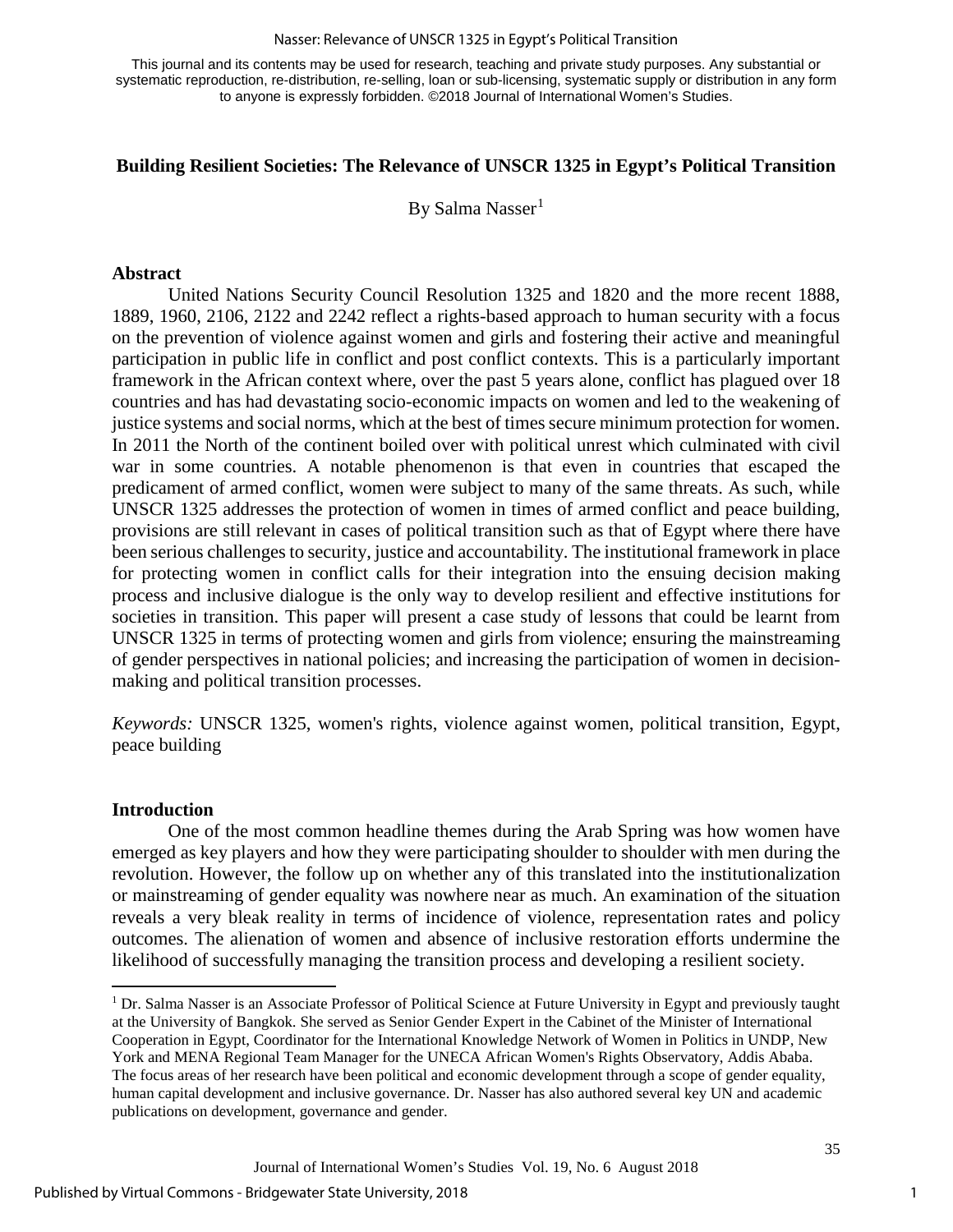There are few internationally recognized guidelines for states on how to manage transition processes and even less on how to integrate gender mainstreaming as an essential component of the process. In fact, in most cases women's rights and gender equality are seen as a secondary issue or a luxury that should be dealt with after securing more immediately pressing areas for countries in transition. One possible set of guidelines that can be used for reference are those in place to protect women in conflict and post conflict situations.

The relevance of conflict and post conflict management guidelines for the protection of women in transitional scenarios is threefold: First of all, much like post conflict scenarios, contexts of political transition represent a crucial turning point for societies to integrate new sets of values and to redefine their institutions - including those concerned with gender equality; Secondly, Political transition - which is defined as the dismantling of existing power structures - inevitably entails social fragmentation and a consequent need for inclusive reconciliation; And finally, political transitions have huge socio-economic impacts that lead to the weakening of justice and security systems which at the best of times secure minimal protection for women.

#### **The guiding framework**

United Nations Security Council Resolution 1325 (UNSCR 1325) calls on member states to take special measures to protect women and girls from gender-based violence particularly rape and other forms of sexual abuse. It also emphasizes member states responsibility to put an end to impunity and prosecute those responsible for crimes including those relating to sexual and other forms of violence against women and girls. The resolution also provides for the consideration of the rights of women through consultation with local and international women's groups and increased representation of women at all decision-making levels. Member states are to take measures to ensure the protection of human rights of women and girls particularly as they relate to the constitution, the electoral system, the police and the judiciary. Additionally they are to increase voluntary financial, technical and logistical support for gender sensitive training efforts. We can also refer to the more recent UNSCR 1889 (2009) that reiterates the importance of women's participation at all stages of peace processes as well as UNSCR 1820 and UNSCR 1888 on the protection of women from sexual violence in situations of armed conflict. These resolutions together represent the United Nations framework put forward to integrate and protect women in conflict and post conflict situations and collectively they aim at: Protecting them from violence in compromised security settings and ending impunity to crimes against women; including women in the reconciliation and rebuilding process; and addressing structural inequalities to ensure equitable representation in all decision making processes and institutions.

Though Egypt is not a post armed conflict situation, these provisions are of concrete relevance and importance in the post-revolution Egyptian context where there have been serious challenges to security, justice and accountability. This country study on Egypt will focus on the possibilities of making use of the ideas contained in UNSCR 1325 in the context of revolution and post-revolution, presenting an analysis of the situation since 2011. The objectives of this research are twofold: First, to examine the Egyptian context and present a case-study analysis of the relevance and potential opportunities for benefiting from the principles contained in UNSCR 1325 in contexts of transition; And second, to provide recommendations for future action towards creating an enabling environment, an effective institutional framework, reforming the role of main stakeholders and finding suitable financing mechanisms.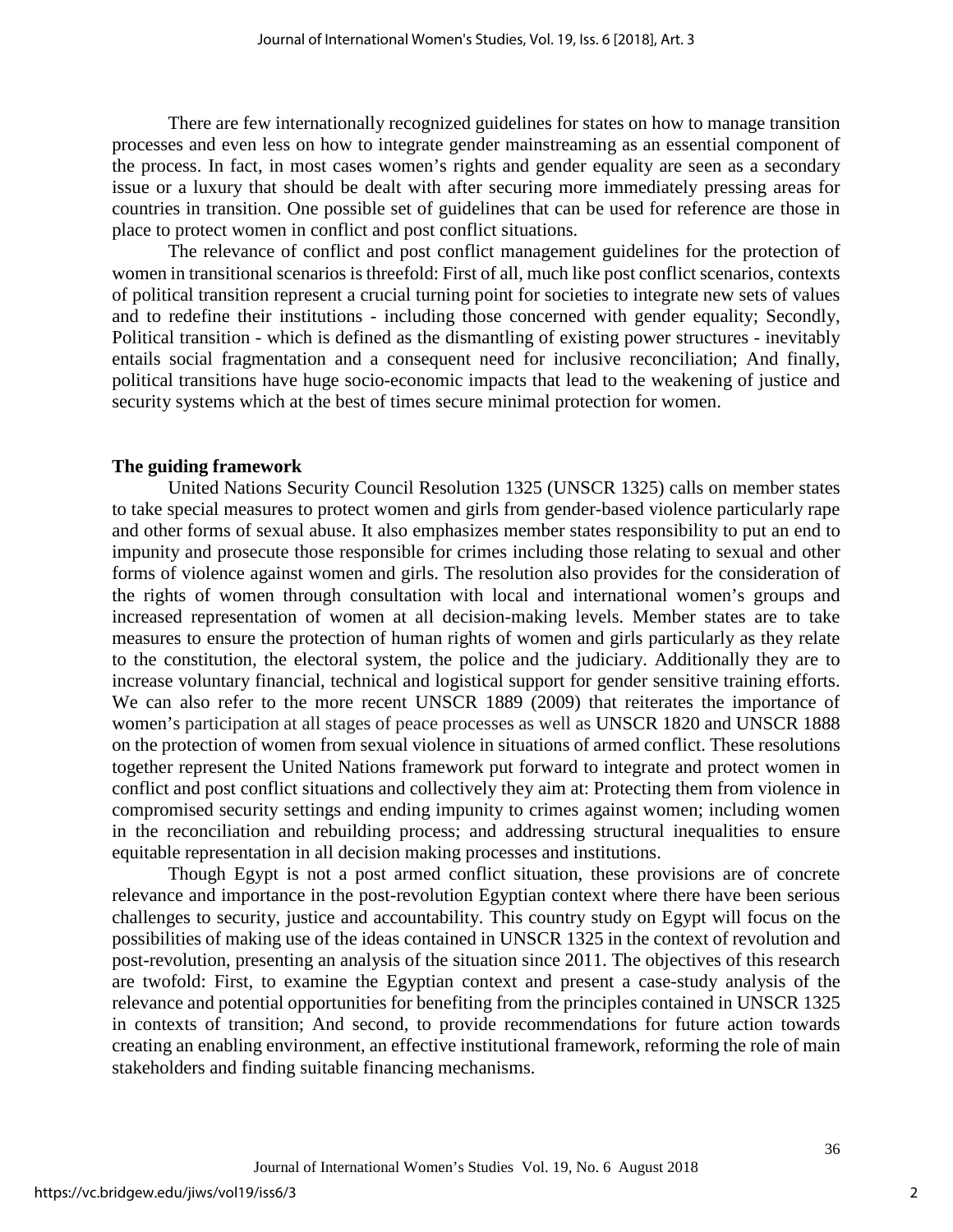#### **Context analysis**

Egypt has been through two major political upheavals in the past six years: once in 2011 and again in 2013. These movements have had far reaching impacts on the political, social and economic realities of the Egyptian people – and women have been disproportionately affected. Ensuring effective protection for women and girls involves protection against human rights violations, access to justice and addressing structural inequities. These objectives can be accomplished through establishing the necessary institutional framework, creating an enabling environment, involving key stakeholders and securing financing mechanisms as needed to emulate the guidelines set forth in UNSCR 1325 and other relevant international instruments.

#### *Institutional Framework*

An appropriate institutional framework is one that establishes independent and effective mechanisms for the promotion of women's social, economic and political rights. The management of a successful right-based democratic transition depends largely on this institutional framework. An examination of the situation in Egypt reveals that while the necessary institutions exist they are not effectively involved in policy making contrary to the recommendations of the Beijing Platform for Action (BPFA) and UNSCR 1325 (Beijing +15 Survey, 2009).

Critical Area of Concern H of the BPFA commits governments to establishing "institutional mechanisms for the advancement of women" and relayed specific attention to national machineries. Over the years the United Nations Commission on the Status of Women (CSW) has addressed the role of national gender machineries and other mechanisms for gender equality and in particular their capacity to advocate for, support, monitor and evaluate the implementation of gender equality legislation, policies, plans and programs. The Banjul Declaration also emphasized that a critical ingredient for accelerating delivery of the Beijing and Dakar Platforms for Action was strengthening the institutionalization of gender equality through the provision of adequate resources, technical expertise and sufficient authority.

These recommendations are of particular value for the management of a successful phase of a rights-based democratic transition in Egypt. An inadequate institutional framework emerges among the prominent challenges to the successful implementation of UNSCR 1325.

The National Council for Women was established in the year 2000 by presidential decree as the main national gender machinery in Egypt but there are a multitude of other mechanisms in the country. In fact Egypt rated highest among African countries with 10 gender mechanisms which include departments, divisions and units in ministries and select committees, gender focal points/gender desk officers, divisions and gender groups (Beijing plus 15 Survey, 2009).

The establishment and use of multiple mechanisms was an important development because it spreads the work of promoting gender equality and women's rights across several institutions. However, an examination of the work of these mechanisms reveals ambiguous and overlapping mandates (ACGSD, 2010). It is not clear what their relationships with other structures are or what additional value they have brought to the work of promoting gender equality. This emerges as a particularly prominent issue given the transitional phase which Egypt is going through – the future existence and mandates of these institutions remains unclear.

A related problem is the lack of proper monitoring and evaluation systems. Overlapping mandates have included some or all of the following: policy formulation and analysis, legal reform, advocacy, coordinating program implementation, education, training and awareness-raising about gender equality. Monitoring and auditing are functions that are less commonly undertaken by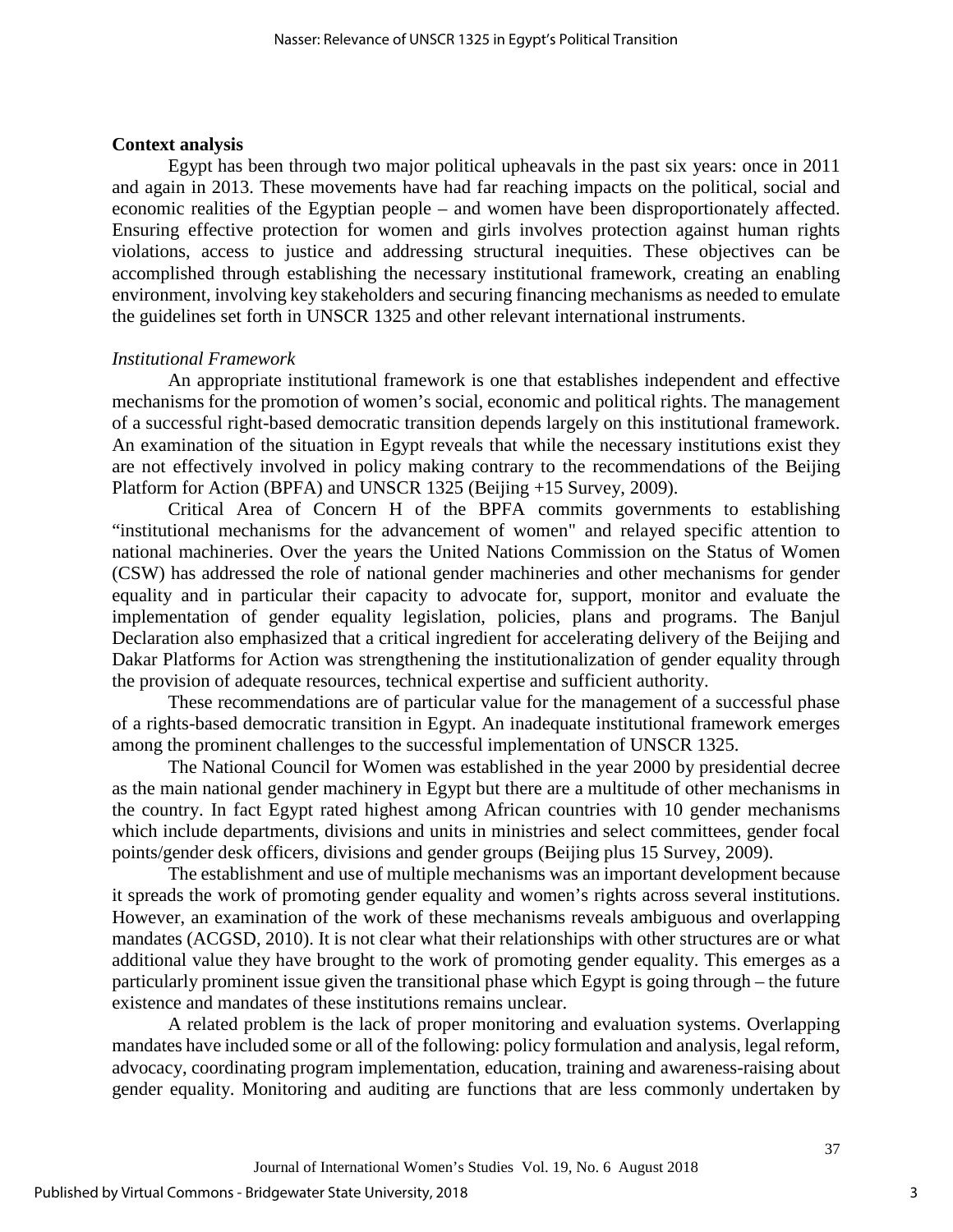national mechanisms in the country (ACGSD, 2010). Finally, institutional mechanisms in Egypt remain restricted in terms of policy making, contrary to the recommendations of the BPFA and do not offer an effective framework for pursuing the goals of UNSCR 1325. The existing institutions need to be empowered, provided with clear mandates to avoid redundancy and be involved in the formulation of policy and legislation as well as granted access to the necessary resources.

## *Enabling Environment*

The implementation of UNSCR 1325 refers to two broad aims with regards to women in situations of conflict and unrest: first, their protection and security as they are often the most vulnerable and severely impacted group at times of conflict; and second, ensuring their participation in the decision making process so as to guarantee the fostering of an inclusive and therefore sustainable environment. The perpetuation of an enabling environment for the implementation of UNSCR 1325 will require work on these two fronts.

## *A- Representation in the government and responsive policies* i.Representation

An examination of the participation of women as voters, candidates, members of parliament, ministers and members of constitutional assemblies in terms of numbers as well as related policy results from 2011 to date in Egypt shows that while women are capitalized on as a political weight during both revolutions and in elections they are systematically alienated from the ensuing decision making processes. Participation in decision-making positions and in all three branches of government as well as in the military and police forces is a most basic element in guaranteeing an enabling environment for women to take part in public life.

At the forefront of these institutions are the executive, judiciary and legislature. Although Egypt has a long history of women's rights yet it ranked 115 out of 144 for political empowerment on the 2016 Global Gender Gap Index. The first female minister was appointed in 1962 (Nagy, 2013). Ever, since women have been assigned one or two ministries in cabinet to women. In 2015, and for the first time five women ministers out of the 30 member cabinet were appointed – including portfolios such as the Ministry of Investment from which is typically assigned to men (Mohamed, 2015). There are 4 women ministers in Cabinet in 2017.

Egypt also needs to invigorate women's participation in the judiciary. The first female judge was appointed by the former President to the constitutional court in 2003 and since numbers have grown very slowly. In 2010 there were only 42 women in a total of 9,000 judges and women are still barred from serving as judges in many state bodies, including criminal courts (Tabikha, 2016). As a party to the Convention on the Elimination of All Forms of Discrimination against Women (CEDAW), Egypt has an obligation to eliminate gender-based discrimination in political and public life, and "in particular, shall ensure to women on equal terms with men, the right ... to perform all public functions at all levels." In 2015, only an estimated 0.5% of all judges were women. Civil society is calling attention to this low representation as well as the glass walls that keep female judges in consulting positions when they are involved in criminal courts (Tabikha, 2016). In June 2015, 26 female judges were sworn in bringing the number of women judges in Egypt to around 80, and the Justice Minister promised to continue the trend (Messieh & Gaber, 2015).

The 1956 Constitution granted women full political rights, and women ran for parliament in 1957 (Bouchetob, 2010). In 1979, Law 21 was expanded to reserve 30 parliamentary seats for women. In 2010, while women held 10.9% of the seats, there was not a single woman elected

4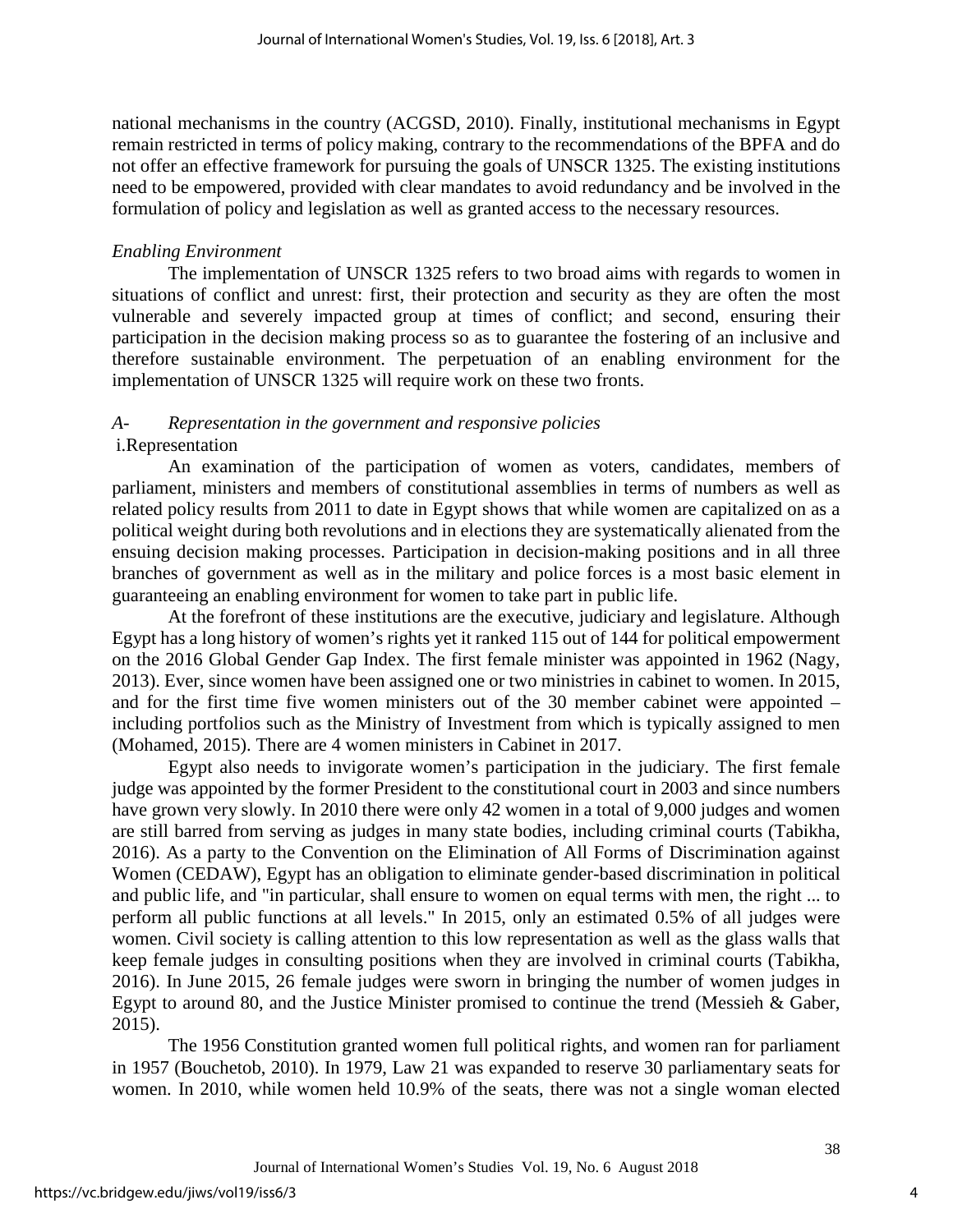outside the quota. This quota was set to expire in 2020, and so those results were concerning (IPU, 2010).

After the 2011 Tahrir Square events, women's rights deteriorated. Women were marginalized and excluded from decision-making positions. The 2012 constitution overturned preexisting quotas and further marginalized women. It was drafted by a committee 7% of which were women (Hassan, 2015). Women acquired less than 2% of parliamentary seats (Khattab, 2013). In 2012, there was a quota that required parties only to include one female on their lists, which resulted in less than 10 women elected to the 498 member parliament (Coleman, 2012).

The 2014 constitution drafted by a committee of which only 10% were women, guarantees a 25% quota for local councils but does not assign a quota for parliamentary seats. The parliament is made up of 596 seats, with 448 seats elected through the individual candidacy system, 120 elected through winner-take-all party lists (with quotas for youth, women, Christians, and workers) and 28 appointed by the president. In 2015, a total 100 women ran on party lists for parliamentary seats, and 110 ran as independents of the 2,573 total candidates. As a result, 75 women were directly elected and the president appointed an additional 14 (IPU, 2016) (almost 15% of the seats, which is a historic high for the country) (UN Women, 2016).

#### ii.Gender sensitive policies

The first element to be referred to in this regard is the constitution. Since 2011, Egypt has had two new constitutions: 2012 and 2014. Not a single provision in the 2012 constitution explicitly prohibited discrimination based on gender, religion or ethnicity nor is there any reference to commitment to end any kind of discrimination. The constitution did not mention women except in one article 10 that stated, "The family is the basis of the society and is founded on religion, morality and patriotism. The State is keen to preserve the genuine character of the Egyptian family, its cohesion and stability, and to protect its moral values, all as regulated by law. The State shall ensure maternal and child health services free of charge, and enable the reconciliation between the duties of a woman toward her family and her work. The State shall provide special care and protection to female breadwinners, divorced women and widows" (Constitution of the ARE, 2012).

The 2014 constitution was an improvement for women. While the Constitution of 2012 did not stipulate equality between men and women, the 2014 Constitution explicitly states this equality. The new constitution declared that "the state guarantees the achievement of equality between men and women in all civil, political, economic, social, and cultural rights in accordance with the provisions of the Constitution". The article also affirmed the "state's commitment to protect women against all forms of violence". While no parliamentary quota was assigned to any group, article 11 states that "the state shall seek to take necessary measures to guarantee adequate women representation in parliamentary bodies, along the lines identified by the law" and a 25% gender quota was assigned to local councils. The 2014 Constitution included articles that endorsed the concepts of citizenship and equality among Egyptians and criminalized discrimination, a clear gain for Egyptian women. Still, it demonstrated several shortcomings in addressing women's rights, among these was the lack of any outline regarding gender mainstreaming mechanisms. Finally, Article 93 of the Constitution stipulates that "the state shall commit to international agreements, conventions, and charters that Egypt ratifies, and they shall have the power of law after their publication, according to set situations" thus placing international conventions and charters on an equal footing with Egyptian law rather than granting the former a higher status (Constitution of the ARE, 2014). This means that international laws are subject to the principle of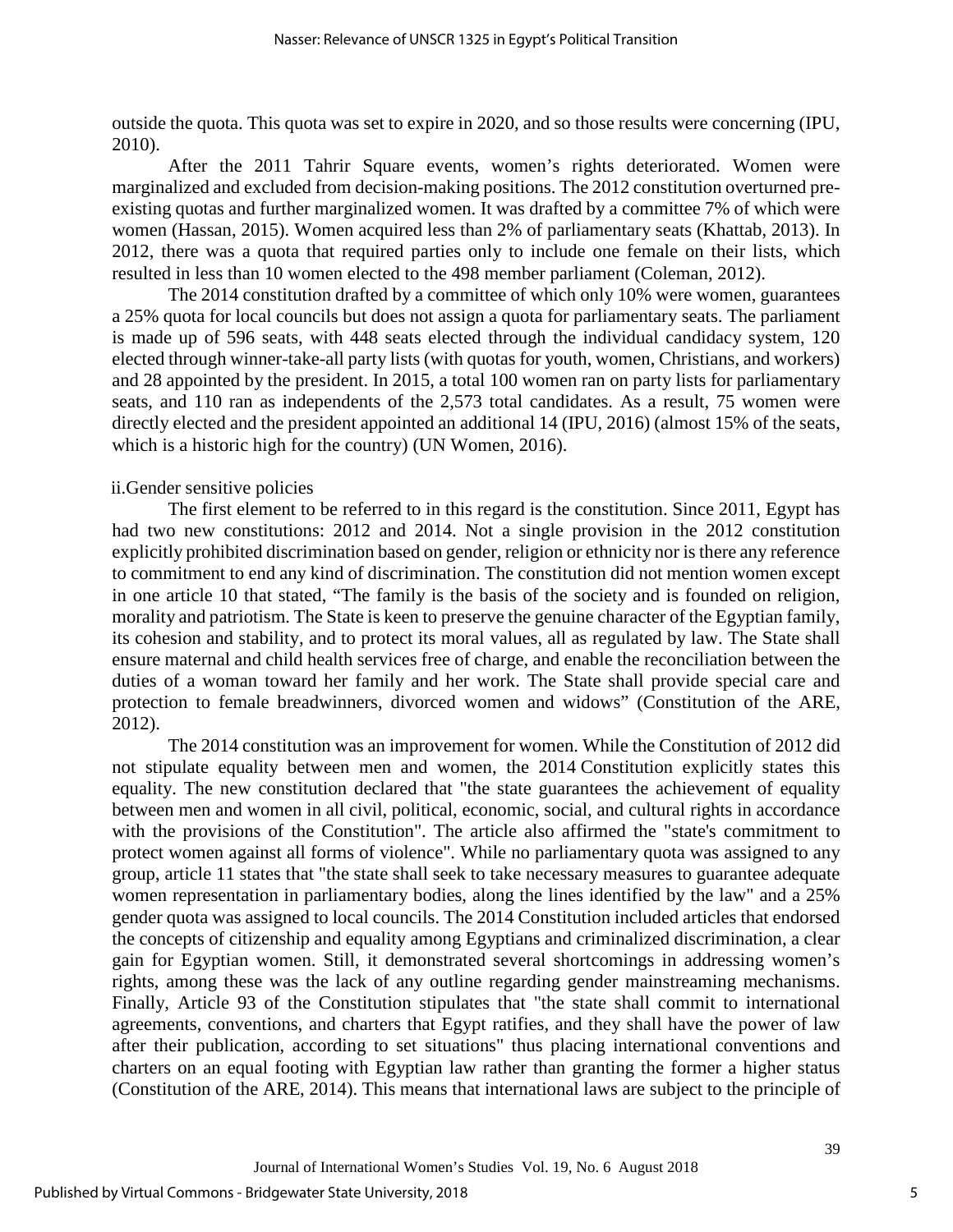'the subsequent legislation amends its predecessor'. As such, should a law amending the rights and freedoms stipulated in these agreements or charters be enacted, the judge will implement the new law and consider anything that preceded it null and void.

In 2015 the country adopted a National Strategy to End Violence Against Women and two years later the National Strategy for Women's Equality 2017-2030 was launched but still this progress falls very far behind international standards. The latter is guided by the SDGs and aims to address the most vulnerable echelons. Implementation and monitoring mechanisms are not clearly identified in the either document.

#### *B- Security and access to justice*

Guaranteeing the safety of women at times of conflict and unrest is the central theme of UNSCR 1325. While sexual harassment has become a chronic malady in Egypt, there was an explosion of gender based violence after the 2011 revolution initially thought to be a result of the deteriorating security situation by outside observers. However, the collapse of security alone does not explain the violent assaults that took place in Egypt since 2011. The phenomenon of the political use of sexual violence is a more plausible explanation. In this regard the guidelines offered by UNSCR 1820 and UNSCR 1888 on the protection of women from sexual violence in situations of conflict could be used as references.

While women were comfortably part of the 2011 and 2013 revolutions, the scene for their participation was completely different post-revolution. Using sexual violence to deter women's participation in protests increased under the Muslim Brotherhood. Reports of sexual assault during protests became very commonplace and kept increasing in violence. During the second anniversary of the January  $25<sup>th</sup>$  2011 revolution at least 19 cases of assault were reported (N.M, 2013). A trend of organized mass sexual assault against women in protests became evident and activists reported that this was part of an indoctrinated and organized effort to break the opposition. Assaults against women compelled the formation of "rescue groups" to protect women who want to participate in demonstrations and these rescue groups themselves became targets.

Whether systematically used to achieve political ends or opportunistic and arising from impunity, sexual violence is a major issue during times of political unrest/transition and could be managed in the same way UNSCR 1325, 1820, 1888 and 1889 propose the management of sexual violence in cases of armed conflict.

Studies reveal that women's access to justice in Arab countries has sharply decreased after 2011 (Varieties of Democracy Institute [V-dem\)](http://www.v-dem.net/). In the absence of access to justice, women are unable to have their voice heard, exercise their basic rights, fight against discrimination and harassment or even be active participants in political and social spheres. There are numerous obstacles for women victims who could and would like to participate and testify in court cases against perpetrators: problems of victim protection, procedural obstacles that discourage reporting and processing, social stigmatization of victims, absence of understanding and assistance by the authorities to the women who want to testify. This leads us to another vital element for implementing UNSCR 1325 which is the installation of appropriate monitoring and reporting systems which Egypt currently lacks. This is particularly important in the context of a patriarchal society which often re-victimizes and unfairly labels women and particularly those that have suffered from sexual violence.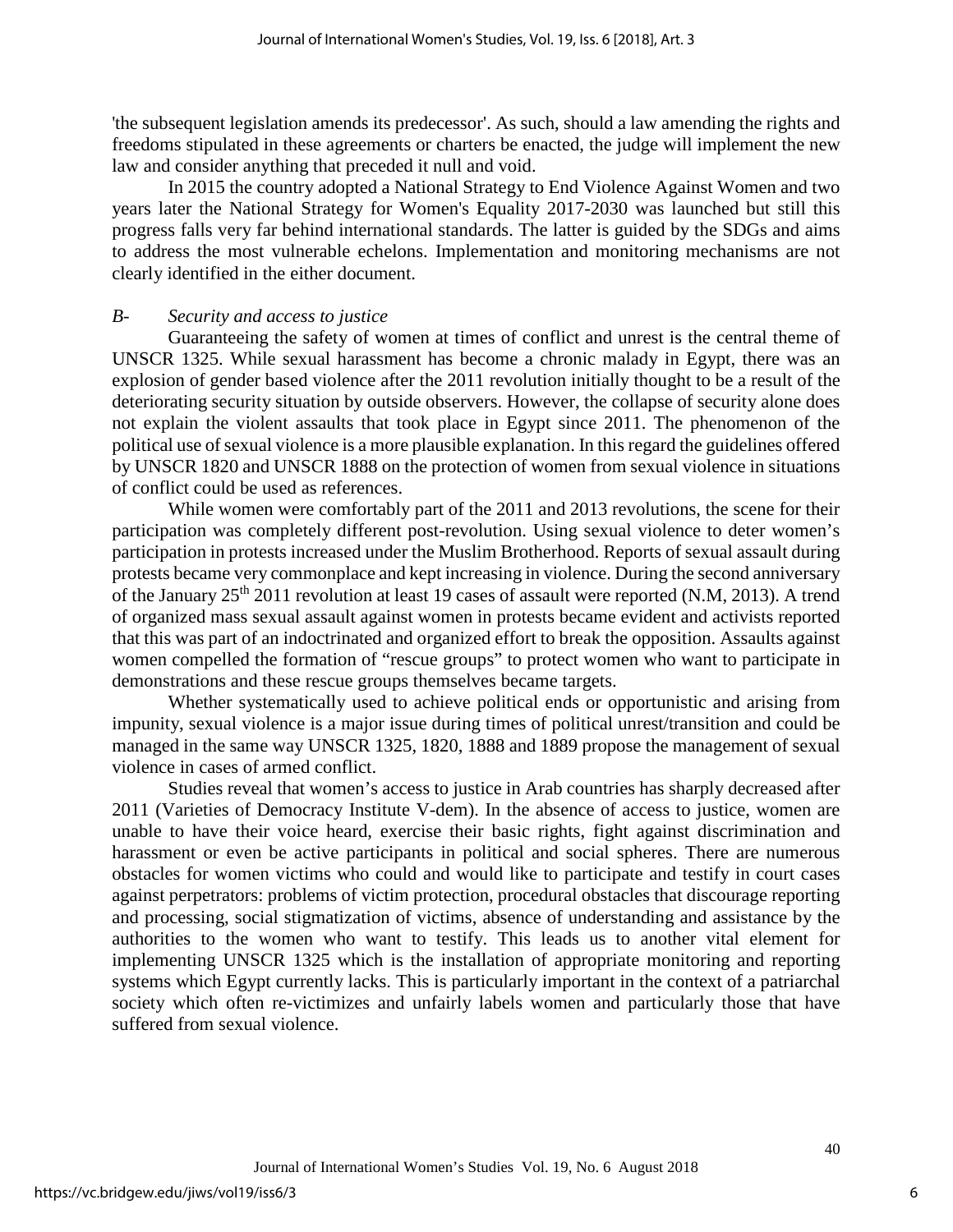#### **Key stakeholders and National Dialogue**

Beyond the immediate threat of gender-based violence in transition situations, the framework put forward by these resolutions could also provide a reference as to how to integrate women and the understanding of gender equality in the process of democratic consolidation. Both normative and empirical analysis reaffirms failure to guarantee equitable representation for women in decision making resulting in an institutional and policy framework that does not protect women. Ensuring broad participation and an inclusive political system is a basic necessity for the creation of a peaceful, resilient and democratic state. As such, is it vital to examine the role of the various stakeholders that must be involved to guarantee the protection and enabling of women in the Egyptian context.

In the aftermath of decades of State Feminism, that was instated in Egypt by the 1952 revolution, whereby the state became responsible for guaranteeing equality for women with no independent bodies to advocate women's equality, women lacked independent representative organizations and remained captive of the state's political needs. With the gradual process of liberalization came the gradual proliferation of new forms of women's groups and associations both formal and informal. These structures developed, struggling with the problems of limited democratization that prevailed in the Egyptian political system (Hatem, 1992). Although women's rights were not at the top of the Mubarak agenda, since the fall of the Mubarak regime and the legacy of state feminism, women rights groups have been further de-legitimized and thrown out of the legal framework. The strong affiliation between the former President's wife and the National Gender Machinery left the National Council for Women branded as a remnant of a rejected regime. In the mean time the work of civil society organizations was heavily restricted by the post revolutionary regimes under the banner of stability. The final major actor that will be examined in this work is political parties. Political parties are the true gatekeepers to the political arena and they are also the single stakeholder whose role has been expanded in post revolutionary Egypt.

## *A. National Gender Machinery*

Before the 2011 revolution, NGOs worked in close coordination with the National Council for Women (NCW). In fact for more than a decade, most work carried out by NGOs on mainstreaming women's rights was attributed by the media to the NCW and Suzanne Mubarak. The NCW was established by a Presidential decree in the year 2000 and it is affiliated with the President of the Republic. The President's wife, Suzanne Mubarak was acting President of NCW (NCW Mandate, 2000).

With the ousting of the former president, the situation of the NCW changed somewhat. First of all, it had lost the championing of the president's wife and second, its association with her person undermined its credibility among many political factions. All the same, its mandate was not changed but the NCW was sidelined and came into collision with the Muslim Brotherhood government on several occasions. At the 57th session of the CSW on the Prevention and Elimination of Violence against Women, Egypt's speech was delivered by former Muslim Brotherhood President Morsi's assistant for political affairs. Her taking over the opening speech was against protocol as the CSW speech is supposed to be delivered by the representative of the NCW – the national gender machinery and the relevant authority for representing the national stance on gender issues. The delegation which was headed by the President of the NCW was criticized by the Muslim Brotherhood and other extremist groups for endorsing the final declaration of the CSW. In fact, the 57th session of the CSW was criticized since February 28, 2013 – even before the session took place (Atlantic Council, 2013). The Muslim Brotherhood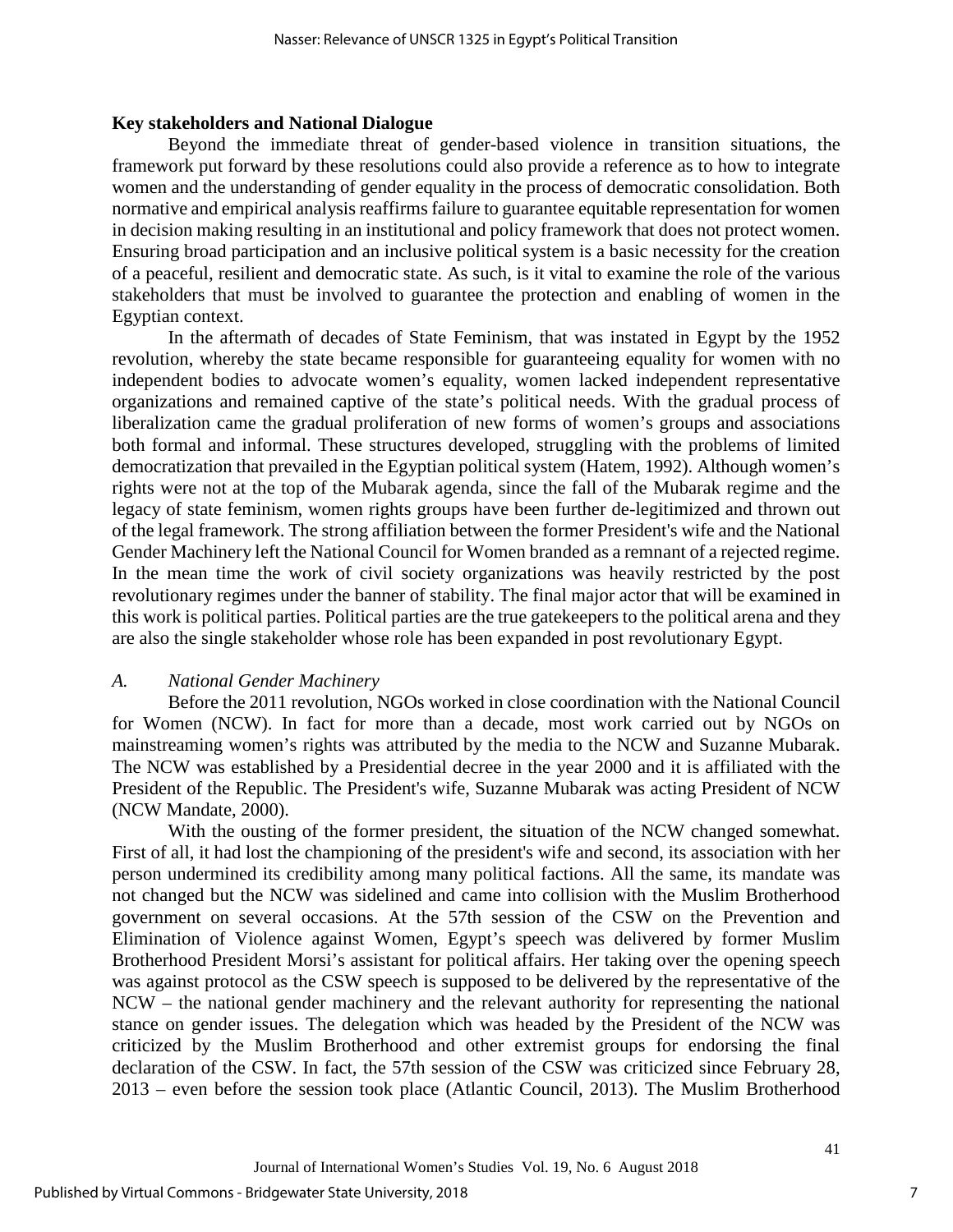government referred to topics not mentioned at all in the CSW document, which is concerned mainly with the theme of violence against women. The NCW responded to these statements by issuing clarifications to dispel the accusations that the document contradicts Islamic Sharia and the principles of Islam. The Organization of Islamic Conference (OIC) representative to the UN issued a statement on March 11 2013, during the 57th Session of the CSW, praising the efforts of the CSW for combating and preventing violence against women in the Islamic world. In addition, the OIC stressed that preventing discrimination against women, promoting their status and empowering them economically, socially and politically is key to prevent and combat violence against women, reiterating that the traditions and customs, practiced in the name of religion, such as child marriage and FGM, are violations of the Islamic religion that honors women (Atlantic Council, 2013).

However, the backlash to NCW's participation in the CSW persisted among Muslim Brotherhood and other fundamentalist political organizations including Salafi groups which called upon the Shoura Council to "quickly discuss a new law for the formation of the NCW which would put it under the Council's auspices" (Atlantic Council, 2013). The NCW responded that the council's establishment was compatible with the international community's desire to find a national mechanism tasked with following up with women's issues and coordinate with other executive powers.

Following the second wave of revolution, the NCW began to reassume its position as a main player. Abdel Fatah el Sisi expressed his support for the NCW on several occasions and declared 2017 the year of Egyptian women based on recommendation from the NCW. However, the state appears more keen to work on social justice and low-income brackets, while avoidant on more political topics that they perceive as compromising stability and security.

## *B. Nongovernmental organizations*

Nongovernmental organizations have championed women's rights in Egypt since the early 1900s, lost presence under Nasser's rule and flourished again under the auspices of Suzanne Mubarak. Women's rights organizations and NGOs registered various achievements under the Mubarak regime including the amendment of personal status laws, spreading awareness and fighting FGM. Too often, these issues were portrayed in the media and closely associated by people with the former President's wife. In fact, some argue today that this association has in fact undermined the voices and credibility of these organizations post-revolution, which are often foreign funded and therefore being accused of perpetrating western agendas in collaboration with supporters of the Mubarak regime.

According to the Head of the General Union for Civil Society Associations and Foundations, the number of registered NGOs went up from 34,000 to 46,000. Women's groups and organizations were no exception. However, this has not automatically translated into broader or more effective participation of these groups in the decision making process (ICNL, 2012).

According to Amnesty, "over the past three years, Egyptian authorities have orchestrated a targeted campaign against human rights organizations. Twenty-four have been banned from travel, and seven organizations and ten individuals have had their assets frozen". The most recent blow came with the Presidents' signing of a new law governing the work of non-governmental organizations in May 2017. The law was approved by parliament in November 2016 and severely restricts the work of NGOs and has been labeled by local and international civil society as an unconstitutional attempt to "annihilate human rights groups" (Amnesty, 2017). Law 70 of 2017 bans field research and surveys without government permission – breaching the law could lead to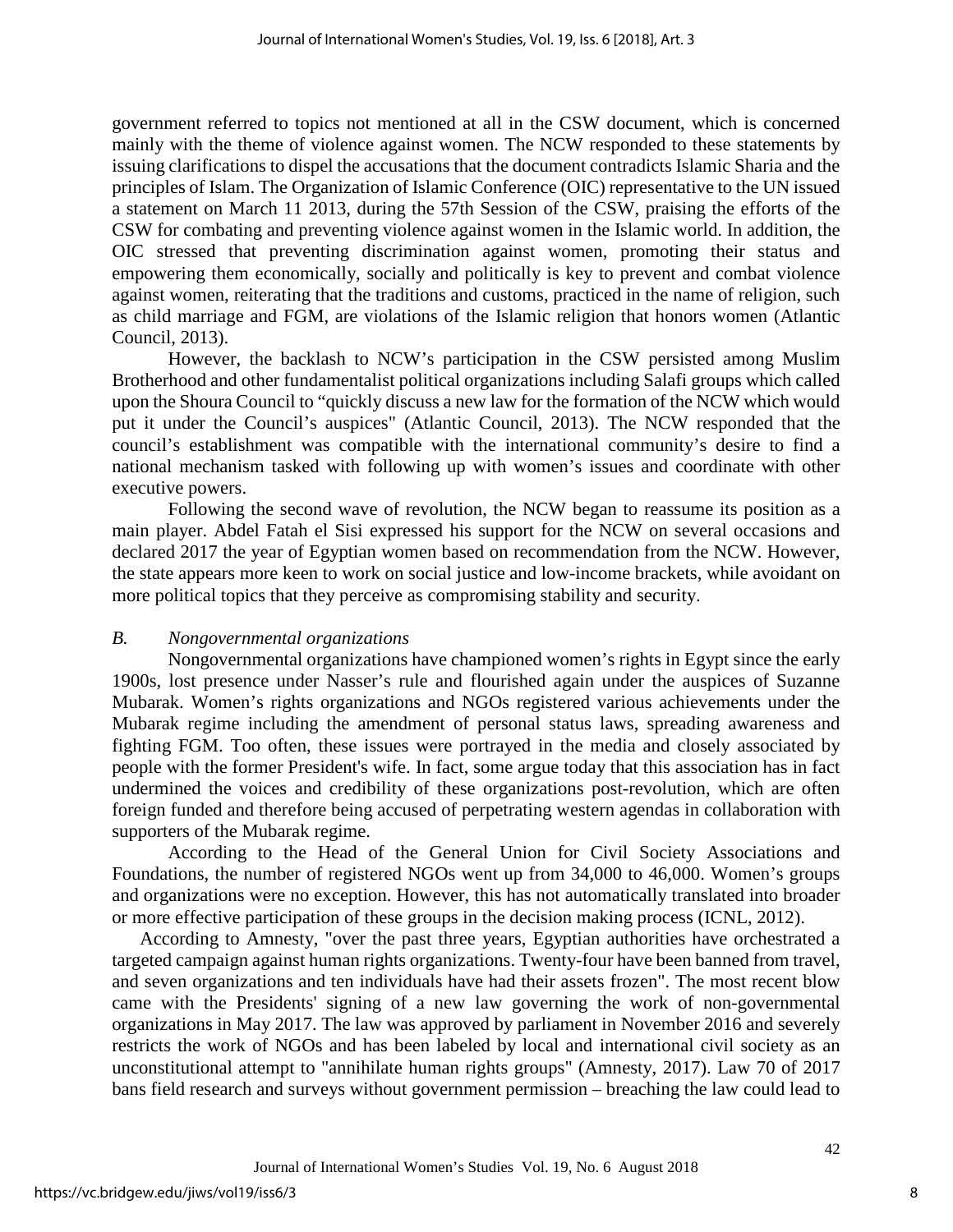up to five years in prison. The law also grants authorities the power to dissolve NGOs, dismiss their boards of administration and subject staff to criminal persecution if found to be "harming national unity and disturbing public order". NGOs have been given one year to comply or face being dissolved.

## *B. Political parties*

One of the most prominent gains attained by the revolution is that it ushered in a new era of political dynamism and cultural activism. Before January 25th the number of political parties in Egypt stood at 24, by 2012 it had almost tripled: 67 registered parties competed in the parliamentary elections. By 2015 there were more than 100 registered political parties in Egypt which were decreased to 83 in 2015 (Sanyal, 2016).

Political parties are the primary and most direct vehicle through which women can access elected office and political leadership, therefore, the structures, policies, practices and values of political parties have a profound impact on the level of women's participation in political life. Unfortunately, political parties are generally not considered open or transparent organizations. Despite rhetoric about openness to women's participation, parties remain dominated by men. Women have encountered barriers to equal participation in the executive and decision-making structures of their parties, either because they are seriously outnumbered by men or because they require resources that women do not readily have at their disposal. Women as well as men are frequently challenged in their ability to initiate legislative proposals not condoned by their parties. As such, the presence of few women in political parties often translates into silence and joining the mainstream agenda for the sake of party consensus.

Egyptian legislation pertaining to the inclusion of women in political parties does not rectify this situation. Parties are only required to "include women" in their candidate lists, with no quota or list rank identified. Without stipulations on the horizontal or vertical inclusion of women, political parties tend to relegate a small number of female candidates at the very bottom of their lists which does not give women a real opportunity to be fielded as candidates.

## **Financing Mechanisms**

The last element is to secure appropriate financing mechanisms by making amendments to public expenditure and national budgets (gender responsive budgeting); engaging civil society and attracting the private sector; and gearing international development assistance to support gender mainstreaming.

Egypt's situation, like other North African countries, is particularly precarious at this point time with regards to available finance. The Egyptian economy was one of the most dynamic during the five years or so preceding the 2011 revolution. The revolution came at a high price: depletion of foreign currency reserves, collapse of the tourism industry, export etc. Government funds have been steadily dwindling since while the private sector was paralyzed. And international funding for gender mainstreaming has decreased post revolution (Elagati, 2013). During this time of economic crisis and multiple states of emergency in the region, funding for development, peace and gender equality is a limited good.

## *A- Public expenditure and the national budget*

Gender sensitive budgeting is not only an important measure for achieving the aims of UNSCR 1325 but is actually referred to by the CEDAW which outlines that the raising and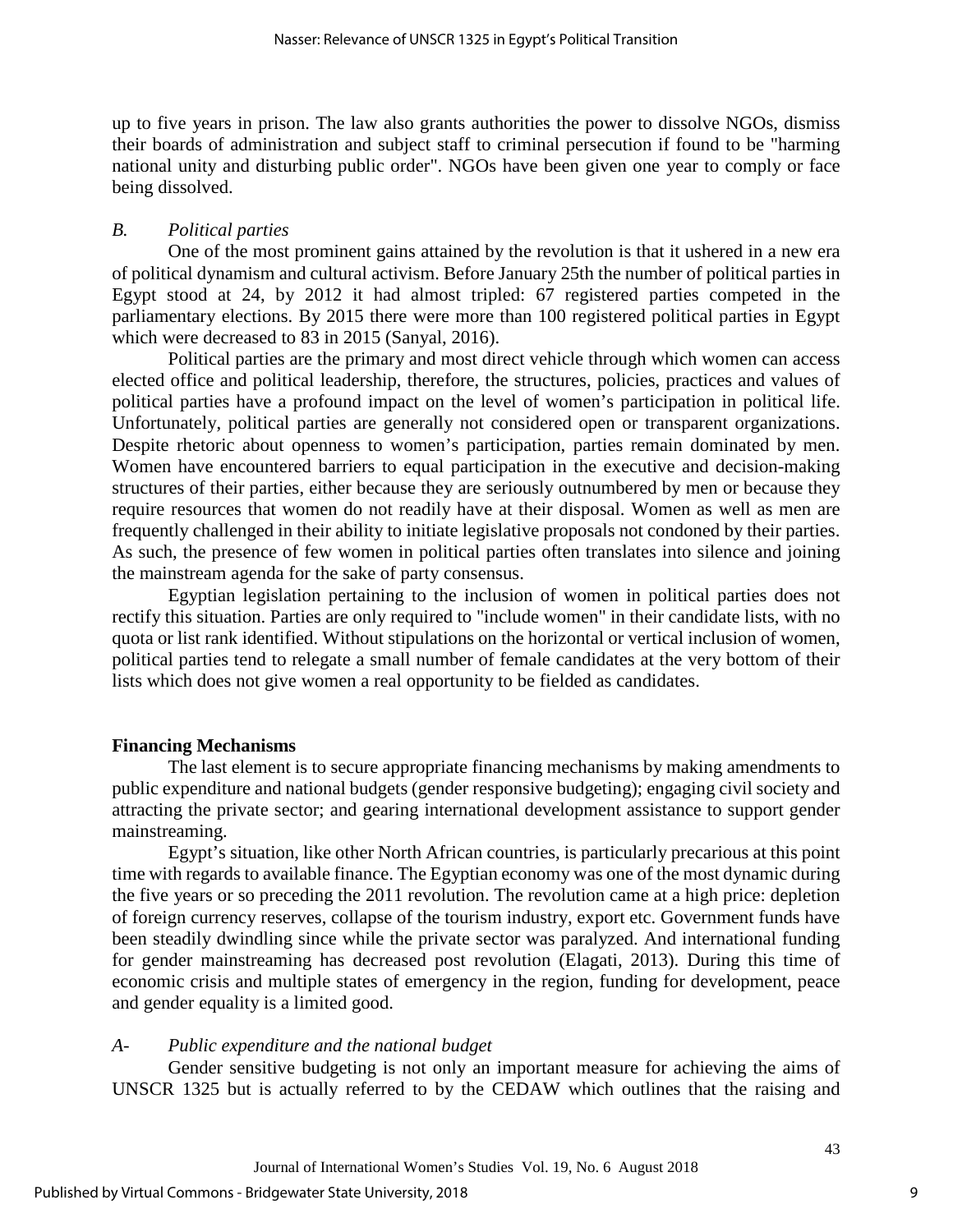spending of public money be non-discriminatory and consistent with substantive equality between women and men, as autonomous possessors of rights. This implies that a gender perspective on budgets should be primarily concerned with the direct benefits from, and contributions to, government budgets that women and men get as persons in their own right. The 1995 Beijing Platform for Action (BPFA) also refers to the need to conduct gender analysis of budgets, and to adjust public spending to ensure equality between women and men.

Egypt had previous experience in this regard when a project named "Women in the National Budget of Egypt" began in 2006 (a pilot project started as early as 2001) with the technical support of the then UNIFEM and the financial support of the Netherlands. As part of the project, the National Council for Women, in cooperation with the Ministry of Finance established the Equal Opportunity Unit within the Ministry of Finance. The Equal Opportunity Unit serves as the link between the National Council for Women and the Ministry of Finance and is tasked with promoting gender equality and monitoring its progress in the workplace as well as eliminating discrimination against women. The project was a success and provides a starting point in the institutionalization of gender budgeting in the state apparatus that could easily be built on now (OECD, 2009). The Project succeeded inintroducing the concept of gender budgeting within the Ministry of Finance. The most important achievement of the project is the production of performance based gender responsive budget books in 95% of Egypt governorates.

In 2005 the Egyptian government enacted Law 87, which states that the budgeting process should transition from line item budgeting to performance based budgeting (Khatab and Al Shiekh, 2010). The 2008/09 fiscal year marked the beginning of the institutionalization of gender budgeting, as the draft budget circular stated that budgets should reflect the needs of all members of the Egyptian family men, women, and children to ensure social equality. In 2009/10 fiscal year, the budget circular instructed ministries and other government bodies to prepare performance based budgets and to provide sex disaggregated budget data analyses (AlBana, 2010). Furthermore, the 2009/2010 budget law added protection for gender specific expenditures, as Article 11 of the law requires all entities in the national budget commit to any expenditure relating to social justice or safeguarding children's rights in a way that promotes the application of gender responsive budgets. It also prohibited transferring funds allocated to gender related items to other budget items without official permission from the Minister of Finance (Egypt Ministry of Finance, 2009).

Gender budgeting continued through the 2010/11 fiscal year, when Egypt implemented its first gender responsive performance-based budget (OECD, 2010). The Budget Circular of 2010/2011 included a provision on Gender Responsive Budgeting according to Law 53 of 1973 in Article 6 And affirms that GRB to be upheld in Egypt's Budgets (Kolovich & Shibuya, 2016). In addition, UNWomen supported the National Council for Women, to document that Gender Responsive Budgeting National Process in the 2007-2012 and draft a proposed national plan for the next cycle. On the local and sectoral levels, gender responsive budget templates have been developed and adopted by the local budget department at Ministry of Finance. Moreover, program based gender responsive budgets have been formulated in 16 governorates in 5 sectors (Education, Health, Manpower, Social Security, Food Security).The local level budget employees at the Ministry of Finance produced a gender responsive expenditure analysis report on the 2010/2011 sectoral services budgets (Ibid). However, since that time, the status of Egypt's gender budgeting initiative is unclear.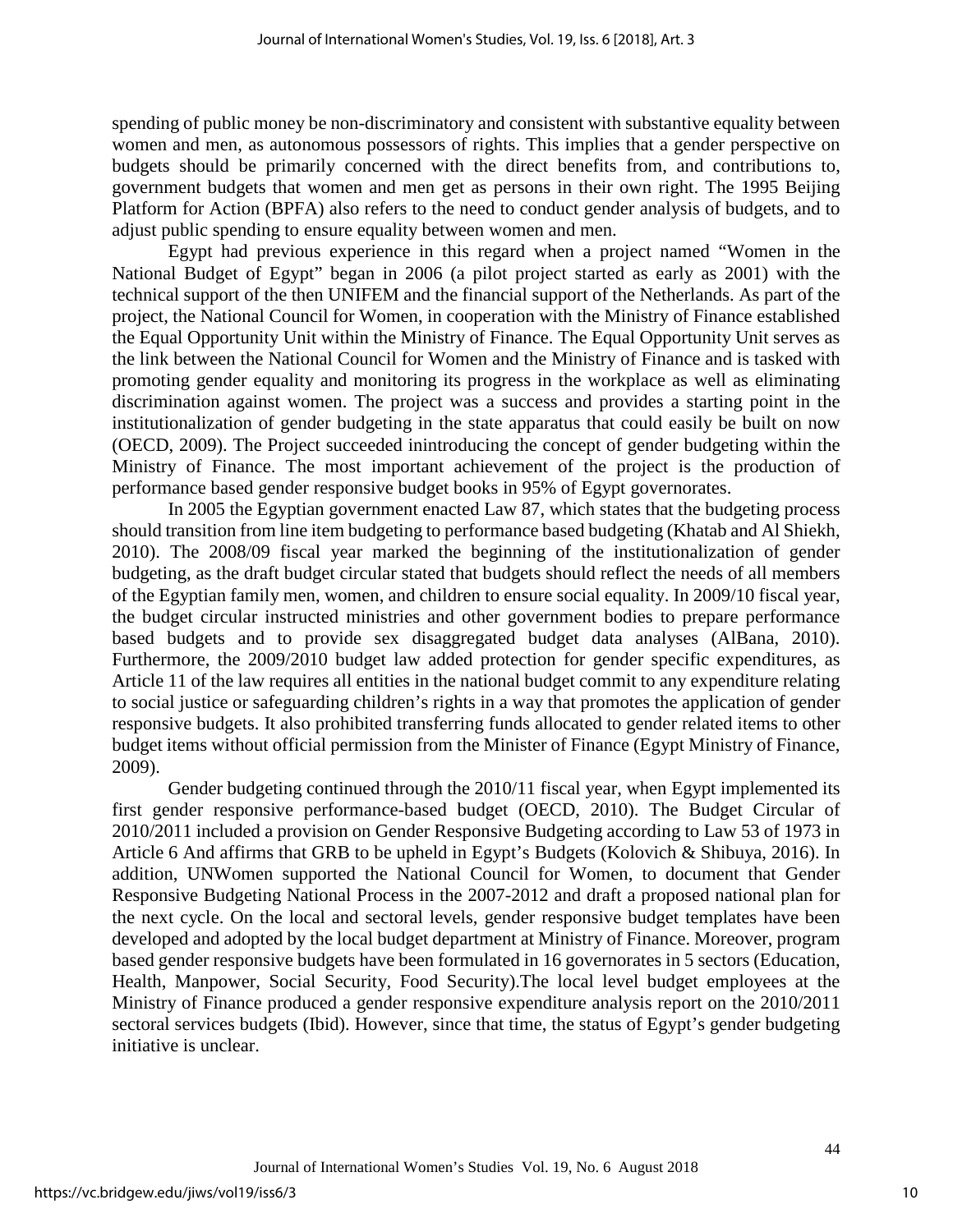#### *B- Private sector*

Having suffered substantial losses due to the lack of security and prevailing turmoil, the private sector was badly hit, with little improvement in the situation and the persistence of political instability most investors – both local and international decided to take their investments elsewhere. However, there is little evidence to suggest that the private sector in Egypt has been actively engaged in financing for gender equality – and much less so for gender, peace and security. The private sector, however, provides an important entry point for gender equality by improving women's capacities to engage in existing economic opportunities. The economic independence of women translates into more political agency.

## *C- International Development Assistance*

Both the CEDAW and the BPFA specifically refer to the role of international financing in protecting women. According to paragraph 358 of the BPFA "to facilitate implementation of the Platform for Action, interested developed and developing country partners, agreeing on a mutual commitment to allocate, on average, 20% of official development assistance and 20% of the national budget to basic social programs, should take into account a gender perspective".

While international attention has been brought to the broad political and economic issues facing countries in transition, gender issues seem to have been sidelined. One of the main means of external provision of funding is official development assistance (ODA), mostly in direct funding from donor governments to developing country governments. In addition to financial flows, aid also includes technical cooperation. The balance between donor objectives and ownership by the recipient country is delicate and local ownership as well as transparent and participatory funding provisions are needed in order for the recipient country to plan and program its work. Funding as well as any other provision of support needs to be reliable and predictable as such, given the political instability and turmoil in Egypt, many have been reluctant to work with Egypt since the revolution. And those that have provided ODA to Egypt have focused on areas that are perceived of more urgency than the protection of women's rights.

In fact since the revolution, not only have there been little special allocations for the protection of women in this phase of political turmoil, but additionally international support for gender issues has significantly waned. For example, according to Marta Agosti, the head of the anti-FGM program for the U.N, there has been a 75% cut in Egypt's FGM-related donor funds to the United Nations (Mukherjee, 2014). As an important source of finance particularly in light of the collapse of the national economy, international development agencies and partner countries need to recognize the importance of and mainstream gender - and particularly the support and protection of women in the context of political unrest and transition – into their agendas and bring the issue to the table when not raised by national counterparts.

## **Conclusion and recommendations**

The Arab Spring was brought on and sustained by people's aspirations for human rights and social justice and while the uprising was able to overthrow regimes that had lasted for decades, gains in social justice remain questionable and most particularly for women. The protection and participation of women are crucial to democratic development and building resilient societies. Sadly, in contexts of political transition where countries are taking the first tentative steps towards democracy, ensuring women's political participation may be dismissed as less important than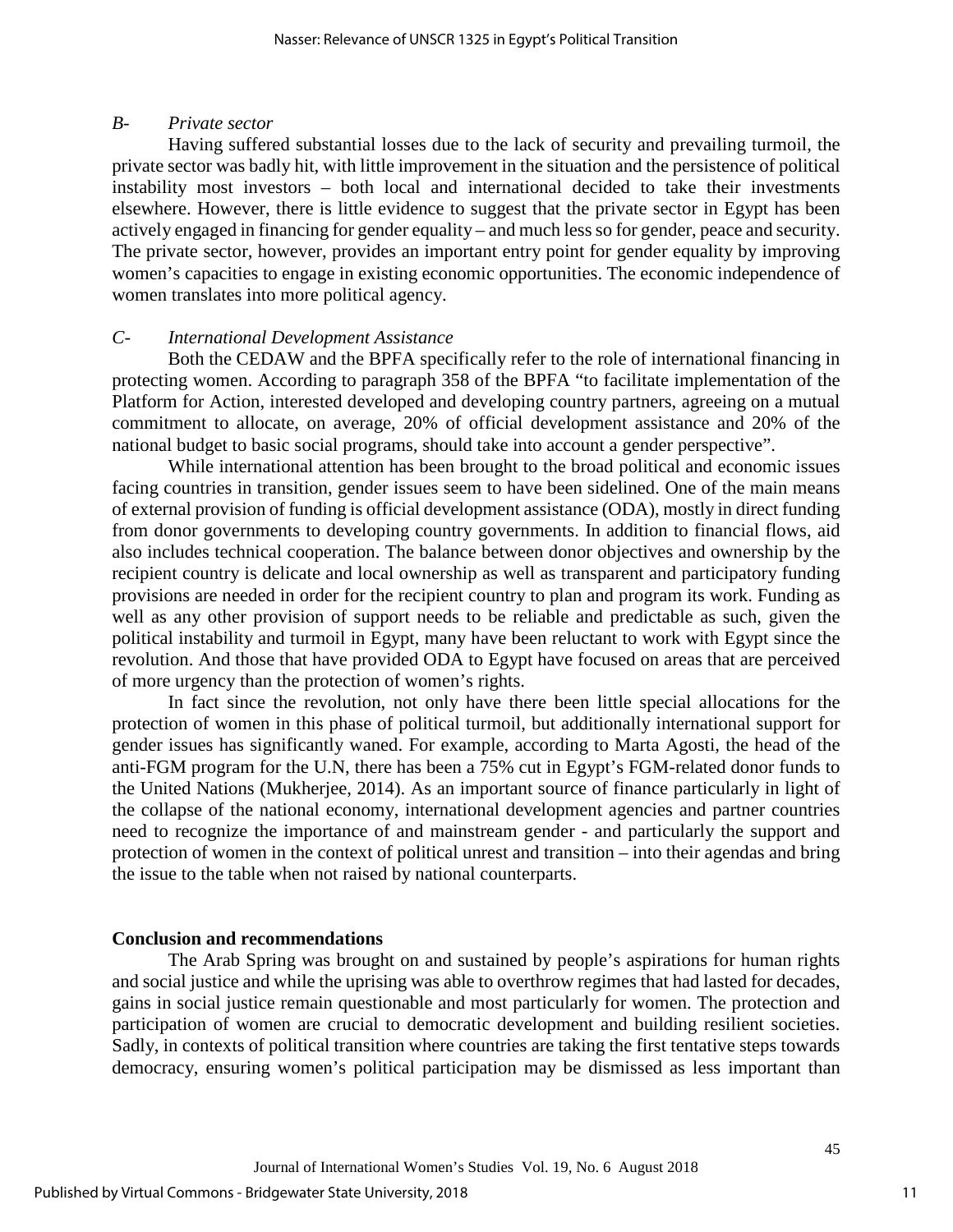establishing new political systems and conducting elections and national resources in these situations may be extremely limited.

An examination of the Egyptian status quo demonstrates a withdrawal of women from decision and policy making institutions and processes steering their country's quest for democracy following strong participation in the mass uprisings of 2011 and 2013. The rise of different political forces across the country and the region with different approaches towards women's political participation and the lapse in security, confront women with an array of challenges in both the socio-economic and political spheres. These issues are exasperated in an environment of urgency where women's rights are relegated as a posteriority.

The prerogatives laid out by the normative instruments for the protection of women and girls in conflict or post-conflict situations could be of use for countries going through transition. Transition is a critical period to be considering gender equality – not only because of the fragile security environment in which women are not protected, but also because the establishment of a resilient and democratic state requires inclusive institutions and legislation. Contexts of political transition offer a unique opportunity to redefine state policies and institutions. The inclusion of women in the consolidation process is key to building and maintaining national consensus and resilient institutions. Failure to account for all societal groups and particularly women – half of the population – is a recipe for fragile states.

Possible strategic policy options based on recommendations offered by UNSCR 1325 and the later resolutions that would be suitable both in terms of expectations of major stakeholders as well as feasible to implement in the context of Egypt include the following:

## *Setting up an effective institutional framework*

The successful implementation of UNSCR 1325 requires that the constitution and all elaborating legislation outline broader base participation in decision making. Particular recommendations can be made to account for women effectively when drafting a constitution. Some countries include reference to policy based on equality in the preamble. Later in the text of the constitution, there must be specific mention of the principle of non-discrimination and the state's commitment to taking affirmative action to ensure the prevalence of equality. There should be reference to equality before the law, the right to equal pay for work and explicit criminalization of discrimination between men and women. Finally, addressing cultural distortions regarding women's role in society is also good practice.

Specific laws guaranteeing gender equality and banning discrimination are also necessary to guarantee the protection of women in all spheres of public life. An adequate legal framework should incorporate particular provisions criminalizing the various forms of violence against women in both the public and domestic spheres. The issue of sexual harassment must be addressed in various contexts.

Additionally, a National Action Plan for Gender Equality should contribute to the creation of an appropriate institutional framework for the implementation of the CEDAW and other international and regional agreements aimed at safeguarding the rights women. As such it is recommended to develop the 2017-2030 National Action Plan to include: annual reviews of both processes and policy outcomes to ensure alignment with global charters on women's rights and gender equality; initiatives for the collection of sex-disaggregated data and gender statistics; assigning the existing Gender Units with clear mandates and developing effective synergies between them; and engaging of gender expertise in civil society. In order to guarantee the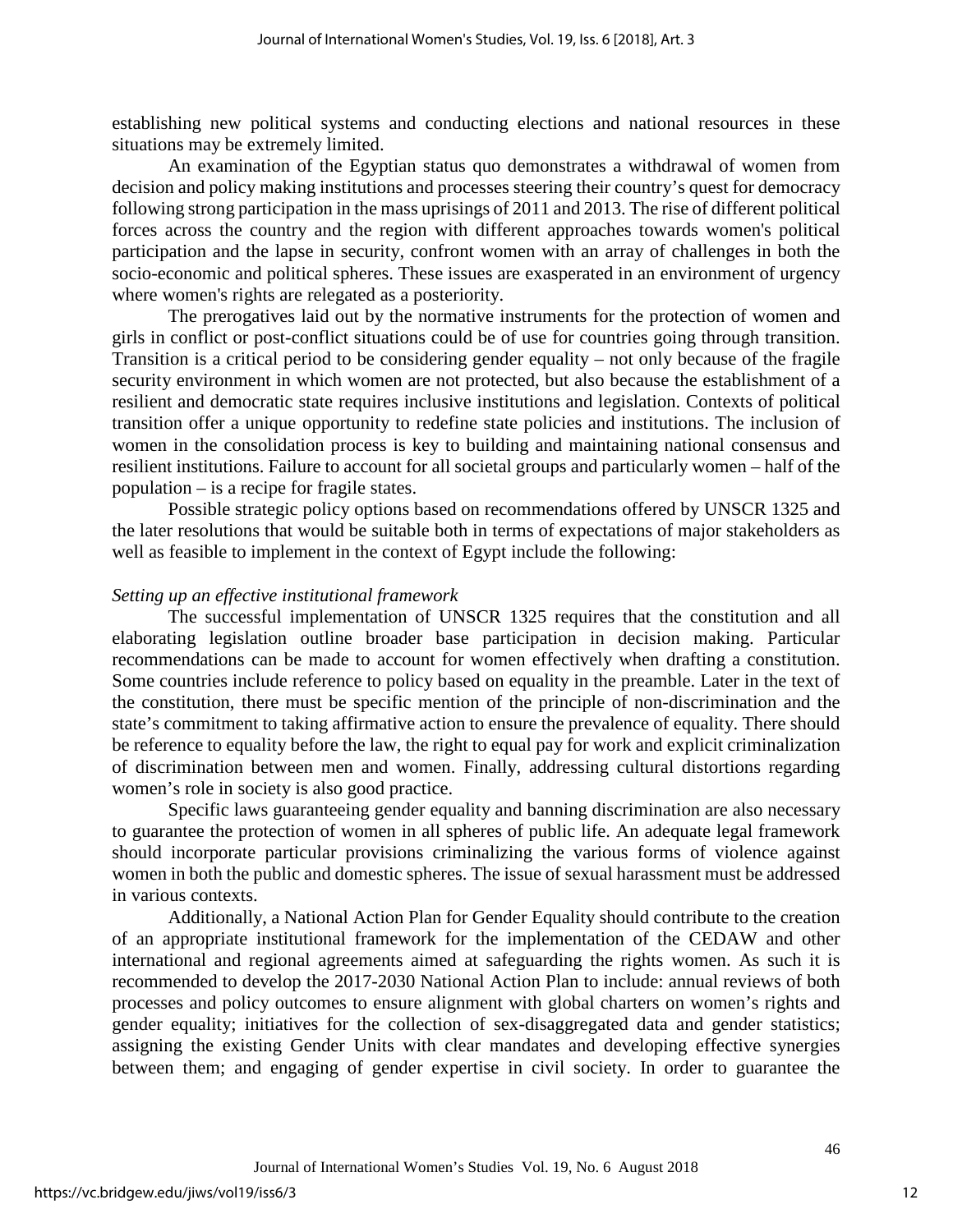sustainability of these initiatives, a transparent and effective monitoring and evaluation mechanism must be installed.

#### *Creating an enabling environment*

Governments should enhance women's participation as actors inside and outside the government by integrating a gendered perspective throughout all levels of governance through training civil servants in various departments on gender equality issues such as: the concept of gender, international and domestic legal framework on gender equality, gender mainstreaming, institutional mechanisms for gender equality and by integrating gender equality principles in all programs and projects.

CEDAW's committee review of Egypt in January 2010 recommended "that the Convention and related domestic legislation be made an integral part of the legal education and training of judges, magistrates, lawyers and prosecutors...so that a legal culture supportive of the equality of women with men and nondiscrimination on the basis of sex is firmly established in the country" (CEDAW Egypt Country Report, 2010).

Training is also necessary for people who work in the media to encourage them to publicly highlight issues faced by women, monitor gender commitments made by politicians and report progress (or lack of) that women are making.

Inclusion and representation of women at all levels of governance is the pillar of an enabling environment. In this regard, the implementation of quotas emerges as a very strong recommendation. Quotas across not only North African countries but across the continent as a whole have contributed substantially to improving women's parliamentary representation and are perhaps the most viable mechanism for gender mainstreaming in politics in contexts like Egypt.

Beyond quotas, parties and candidates must be given fair chances to compete and campaign for their ideas: access to the media and adequate resources is crucial. Unfair incumbency advantages should be addressed and the use of state resources that are not made available to all electoral candidates should be prohibited. Another viable recommendation encouraged by UNSCR 1325 would be training women candidates who need to be more competitive than men to win, in various areas to hone skills such as public-speaking, campaign planning and fundraising.

Women's participation in parliament should not be measured in terms of numbers alone. Parliaments are pillars of democratic governance, with a critical role in spurring and sustaining national action. They can be powerful agents of change, particularly during and after times of crisis. Viable democracy and open society depend on effective lawmaking, oversight and representation — the three chief functions of parliaments. Beyond aiming to secure high participation rates for women in parliament, countries must aim to establish gender-sensitive parliaments which respond to the needs and interests of both men and women in their structures, operations, methods and work. The establishment of a gender-sensitive parliament involves not only the inclusion of but also the promotion of women to key positions within the parliament and the pursuit of gender equality through legislation and debate by routinely assessing legislation from a gender based perspective. Another mechanism that has proven its success in fostering gender sensitivity in the legislature is the creation of dedicated gender mainstreaming infrastructure within parliament such as women caucuses which act as incubators for gender sensitive legislation. The organization of a multi-party women's caucus to advocate and protect women's rights within parliament, lobby for gender sensitive legislation, push issues of importance to women to the forefront and monitor the work of the executive branch through a gender specific lens has proved to be a good practice all over the world.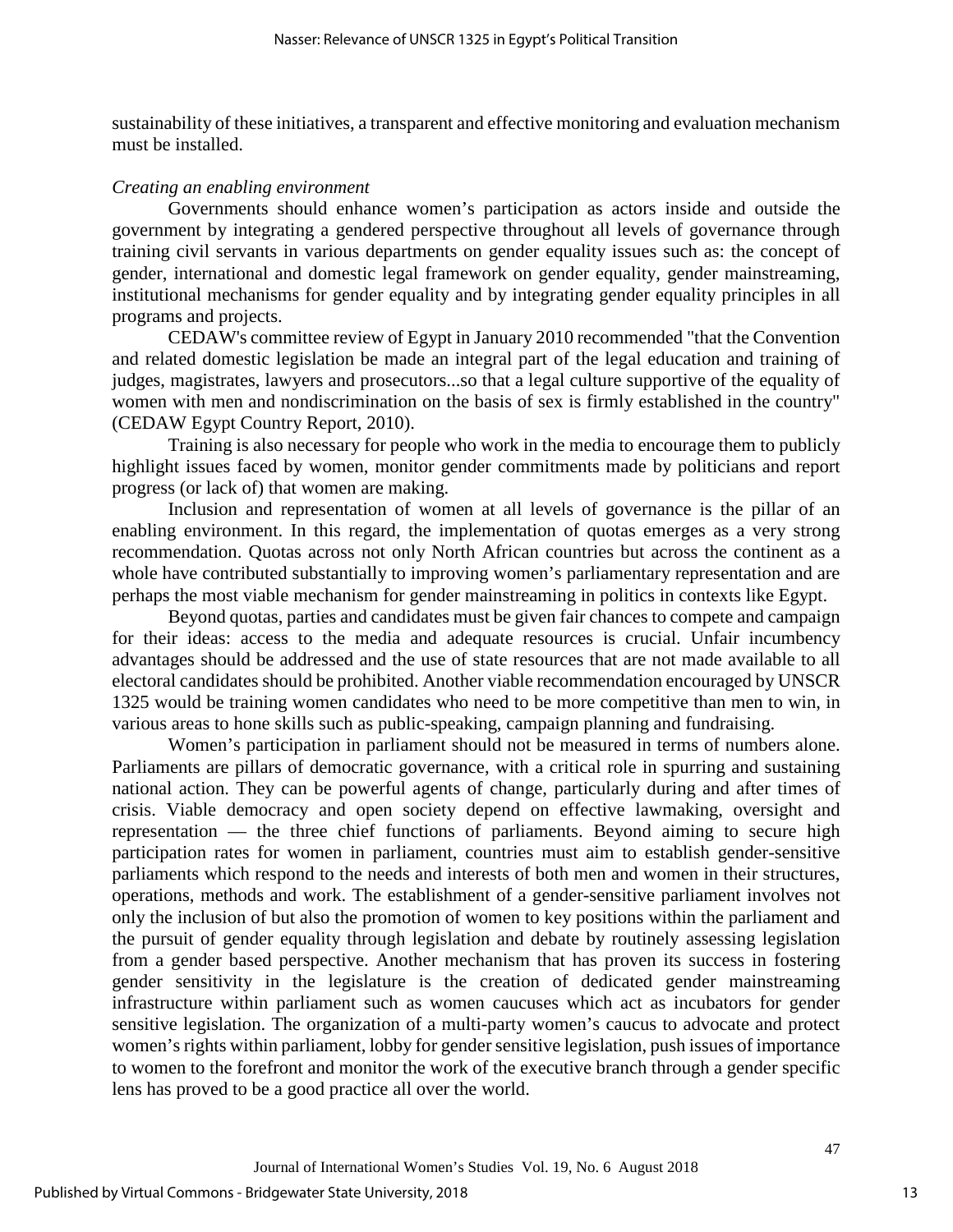Finally, there must be an end to impunity in cases of abuse of women and assurances of timely justice. One relevant good practice is introducing the broader concept of community policing. In order to guarantee women's access to justice and prevent their victimization in times of unrest it is important to mainstream their presence among security forces and to increase the number of women in military and police forces and promote women to leadership positions in military and police structures. Introducing the principle of gender equality and ensuring the practical application of this principle within the Ministry of Interior and the Military is also an important undertaking. In fact, the creation of an enabling environment requires the integration of a gender perspective throughout all levels of governance.

While international and regional instruments have outlined the necessity for the protection and integration of women, more pragmatic and responsible methods for monitoring and evaluation of these goals is needed. Ten years after UNSCR 1325 was passed, UNSCR 1889 called for monitoring and accountability mechanisms to respond to the goals set out in UNSCR 1325. The UN secretary-General Ban Ki-moon submitted on 22 April 2010 a set of 26 (plus) indicators for use at the global level to track implementation of 1325, however, these indicators did not take contextual information into consideration (UN Strategic Results Framework on Women, Peace and Security: 2011-2020). It is vital to address the non-reliability of data collected. There is a need for a more effective approach to collecting data on women's representation in peace processes, negotiations and decision making.

#### *Key stakeholders*

The primary aim here would be broadening participation in governance and decision making not only to take women into account but to be as inclusive as possible, involving various stakeholders in society and engaging and empowering civil society. Unfortunately, in Egypt we see a reverse of this trend. The role and capacity of civil society, at present, not only regarding its participation in the general decision making process but specifically its involvement in protecting women in times of political unrest, should be of particular significance. It is important to understand in this context that often security has different meanings to women than it does for men and goes beyond context of conflict. Adequate protection of women as per UNSCR 1325 requires the adoption of a much broader notion than a lot of security institutions use: it means protecting and guaranteeing women's ability to move, work and participate in public life safely. Civil society expertise and grass roots understanding is necessary to develop responsive solutions.

Additionally, in the current political context, where women's representation in the governmental sphere is markedly low, it becomes imperative to involve and give a voice to civil society organizations. Capitalizing on the increasing political pluralism and dynamism that Egypt has witnessed since the revolution emerges as one of the clearest opportunities. Women's organizations should be included in designing, monitoring and evaluating of indicators that measure the impact of transition on women. The perception that these foreign funded organizations must be perpetrating western agendas needs to be rectified and the media should work to shed light on the importance of these organizations in the current period and restore people's confidence in these organizations as a step towards mainstreaming their presence.

Another vital stakeholder in the process is political parties. While NGOs have been heavily restricted, the number of political parties has grown. This represents an important opportunity as these political parties are truly the gatekeepers to women's involvement in politics. As such it is recommended to foster more representative parties by providing incentives to nominate more women; Address gender equality in parties' legal frameworks possibly including the adoption of a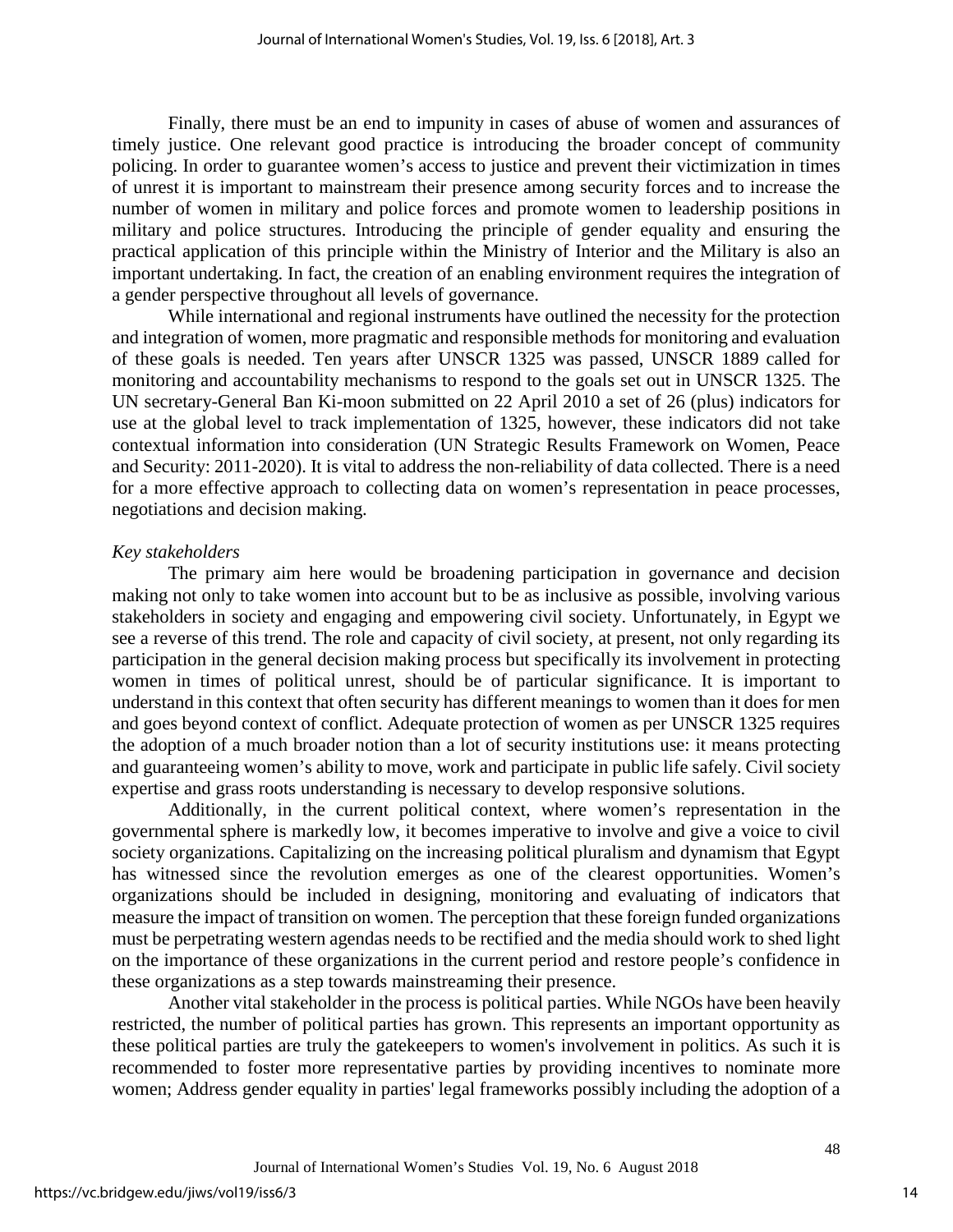statement on gender equality in the party's founding documents, adopting measures, including internal quotas that ensure women's participation on governing boards and setting targets for participation in party conventions. Among other good practices in this regard are holding separate forums for women delegates at the conventions, establishing women's wings and sections within parties, which should be formally integrated into the party structure, with defined roles and responsibilities and appropriate funding if needed and ensuring that gender is mainstreamed into all of the party's policies.

The National Council for Women (NCW) is the national gender machinery and should be empowered to fulfill its extensive mandate. Despite challenges in carrying out its functions effectively, the NCW must be recognized as a major stakeholder in the protection of women's rights. Level and effective coordination between the NCW and other government organs is essential to mainstreaming gender equality in national policy and legislation and to track progress. One of NCW's committees is the Legislative Committee. It aims to "examine laws, regulations and decrees related to women, and to propose any amendment deemed necessary to express opinions on draft laws, regulations, and decrees related to the objective of NCW [and] to follow up on the enforcement of laws, regulations and decrees to ensure that they live up to the principle] of gender equality", as was stipulated in the Egyptian Constitution. In other words, NCW's mandate grants it the power to play an integral role in changing laws pertaining to women.

Egypt also has a multitude of other mechanisms including gender units in various government agencies. The establishment of these mechanisms is doubtlessly a step forward, however, they need to be activated, assigned clear mandates, properly linked through effective synergies and systematically monitored and evaluated. As per UNSCR 1325 and the later resolutions the establishment of such gender units within the Military and Police Forces is important for the protection of women. Security officials need training on women's rights. The National Police Academy should develop and deliver a mandatory course on women's rights for all new recruits. The government should establish mechanisms to increase women's participation in both the Armed Forces and the Ministry of Interior. An independent civil society should work with the Police in developing community-based initiatives as well as monitor the contribution, support, and performance of security forces and provide feedback and recommendations to the Ministries of Interior and Defense. The objective should be to improve responsiveness towards citizens, especially women.

## *Financing mechanisms*

It is important for countries to realize in times of crisis and transition that financing for gender mainstreaming is not a luxury or a peripheral item on the agenda but rather a core prerequisite to sustainable economic recovery and successful political transition. Government budgets should be constructed and implemented in ways that respect, protect and fulfill human rights. In order to achieve this gender analysis of the budget should be institutionalized and gender issues integrated into budget in both governments and civil society. Ensuring the adequacy of public expenditure for the realization of de facto gender equality requires increasing the presence as well as capacity of women and reforming the budget decision-making processes to make it more transparent and participatory. Women must be involved in all phases of budget decision-making including formulation, approval, enactment into law, implementation and auditing and evaluation. Gender sensitive budgeting is directly linked to government accountability and result–based budgeting; since conducting an analysis, including a gender analysis, of budget outcomes will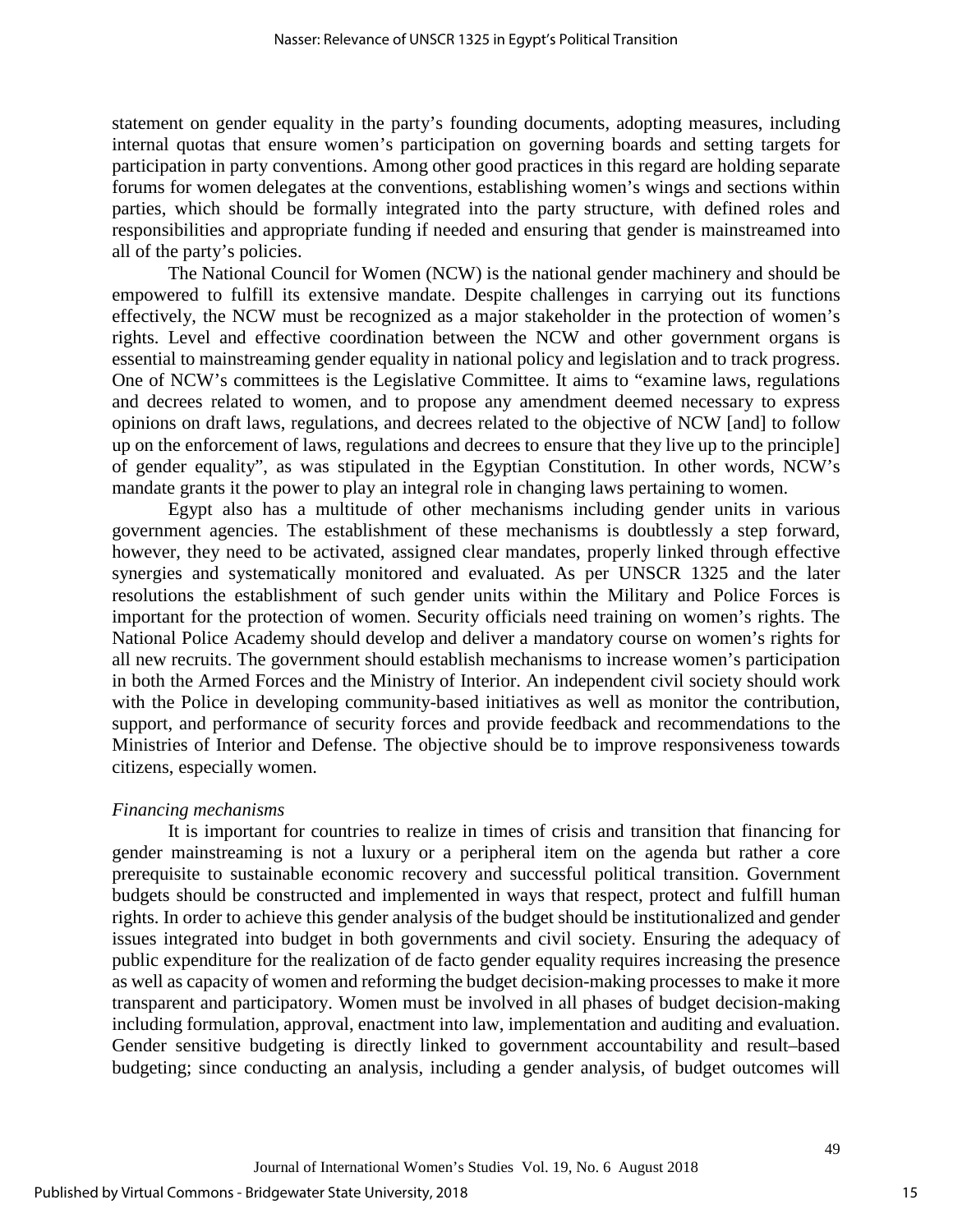result in measuring efficiency and effectiveness of governments' actions, part of a new public management framework.

The starting point for this would be the collection of gender sensitive data on budget allocation. The 2006 "Women in the National Budget of Egypt" project provides a starting point in the institutionalization of gender budgeting in the state apparatus that could easily be built on now (OECD, 2009). A possible strategy utilizes a framework of economic governance, combining the principles of good governance with good economic theory, and which incorporates the care economy into an integrated analysis coupled with a rights based perspective to ensure that Government and decision makers are accountable to the women's constituency for engendering economic governance and that women are able to claim their economic rights effectively.

Besides public expenditure, it is important to recognize the capacity of the private sector to regulate new and upcoming markets and their gendered impact, especially in environments of political volatility: New investments in the markets of post-crisis (including transition) and postconflict countries can help provide opportunities to empower vulnerable groups and targeted capacity-building activities can form part of the activities and projects related to resolution 1325. The government should provide incentives for the private sector to invest in the protection as well as political and economic empowerment of women. Private investment can provide an important entry point for gender equality by improving women's capacities to engage in existing economic opportunities. In addition to being used as a reintegration mechanism or for the creation of new opportunities for women, private sector funding can be used for women, peace and security-related research.

However, it remains the case all over the African continent that domestic financial resources are mainly drawn from private savings and government revenue (Bhushan & Samy, 2010). Gross domestic saving rates are low and unstable and are not intermediated towards productive investment. Firms that generate savings retain their earnings principally for selfinvestment.

Finally, it is important to engender development aid policies and to ensure that women benefit from ODA, not only in projects dealing with social sectors such as education, and health; but also in the gender blind economic sectors such as transport, finance rural infrastructure, and in this situation: security. As an important source of finance particularly in light of the collapse of the national economy, international development agencies and partner countries need to recognize the importance of and mainstream gender - and particularly the support and protection of women in the context of political unrest and transition – into their agendas and bring the issue to the table when not raised by national counterparts and not dismiss it as an issue to be dealt with later. It is vital that gender is integrated into reform agendas form the very beginning.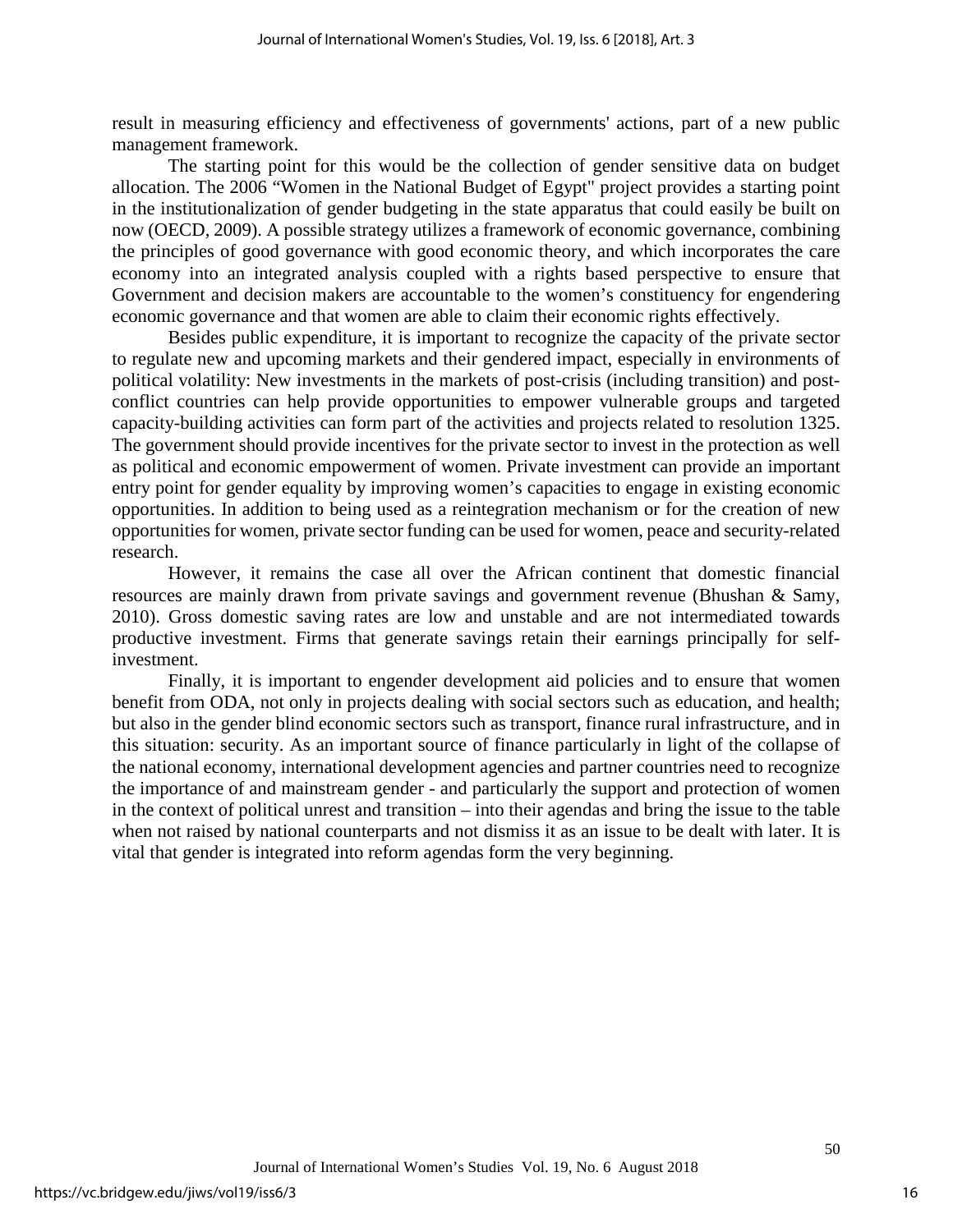## **References**

AbuZayd, Gehan, "In search of political power: women in parliament in Egypt, Jordan and Lebanon" International IDEA, accessed July 2017,

http://archive.idea.int/women/parl/studies1a.htm

- AlBana, Muhammed, "Egypt's Gender Budgeting Initiative: Where we stand now and what's next?", Egypt Ministry of Finance, 2010
- Tshe Arab Quota Report: Selected Case Studies, Institute for Democracy and Electoral Assistance. 2004. http://www.quotaproject.org/publications/Arab\_Quota\_Report.pdf.
- Bouchetob, Sarah, ed. "Women Journalists: Partners in Trade Union Leadership." *Gender Fact Sheets: Middle East and Arab World*. International Federation of Journalists. 2010. Page 5.
- Bhushan, Aniket and Yiagadeesen Samy, "Enhancing Domestic Resource Mobilization for Effective Development: The Role of Donors" NSI, 2010 http://www.nsi-ins.ca/wpcontent/uploads/2010/04/Enhancing-Domestic-Resource-Mobilization-for-Effective-Development-DonorPaperFINALPOST.pdf

CEDAW Egypt Country Report, 2010

- Coleman, Isobel. "Are Quotas for Women in Politics a Good Idea?" The Atlantic. January 11, 2012. http://www.theatlantic.com/international/archive/2012/01/are-quotas-for-womenin-politics-a-good-idea/251237/
- Constitution of the Arab Republic of Egypt 1971 (as Amended in 2007) Article 62. ; Law No. 38 of on the Egyptian People's Assembly (as Amended in 2009) Article 1(1,3), 2, 3
- Elagati, Mohamed, "Foreign Funding in Egypt After the Revolution", AFA, FRIDE, Hivos, 2013 http://fride.org/download/wp\_egypt.pdf
- Elson, Diane "Budgeting for Women's Rights: Monitoring Government Budgets for Compliance with CEDAW," United Nations Development Fund for Women, 2006 http://unrol.org/files/MonitoringGovernmentBudgetsComplianceCEDAW\_eng.pdf

Global Gender Gap Report 2016, World Economic Forum, 2016 http://www3.weforum.org/docs/WEF\_GenderGap\_Report\_2016.pdf

- Hassan, Mozn. "Women's Rights in the Aftermath of Egypt's Revolution." EU Spring. 2015. Working Paper.
- Hatem, Mervat F. "Economic and Political Liberation in Egypt and the Demise of State Feminism," International Journal of Middle East Studies, Vol. 24, No. 2 (May, 1992), pp. 231-251, Cambridge University Press
- Kenyon, Peter "Female Judges In Egypt Battle Against Old Ideas," NPR, April 03, 2010, http://www.npr.org/templates/story/story.php?storyId=125501126
- Khatab,Abdullah Shahatah and Saleh AlShiekh "Gender Responsive Budgeting in Egypt Analytical Reading", Egypt Ministry of Finance, 2010
- Khattab, Moushira, " Heroines of the Arab Spring Unrewarded: Egypt's Case " Women in Democratic Transitions in the MENA Region, Global Women's Leadership Initiative. Woodrow Wilson International Center for Scholars: 2013. Page 29.
- Kolovich, Lisa & Sakina Shibuya, "Middle East and Central Asia: A Survey of Gender Budgeting Efforts", IMF Working Paper Strategy, Policy, and Review and Research Departments, 2016 https://www.imf.org/external/pubs/ft/wp/2016/wp16151.pdf
- Mansour, Muhammed "Memebers of the Constitutional Committtee of 50 Announced", Egypt Independent, September 1 2013. Accessed July 2017

http://www.egyptindependent.com/members-constitutional-committee-50-announced